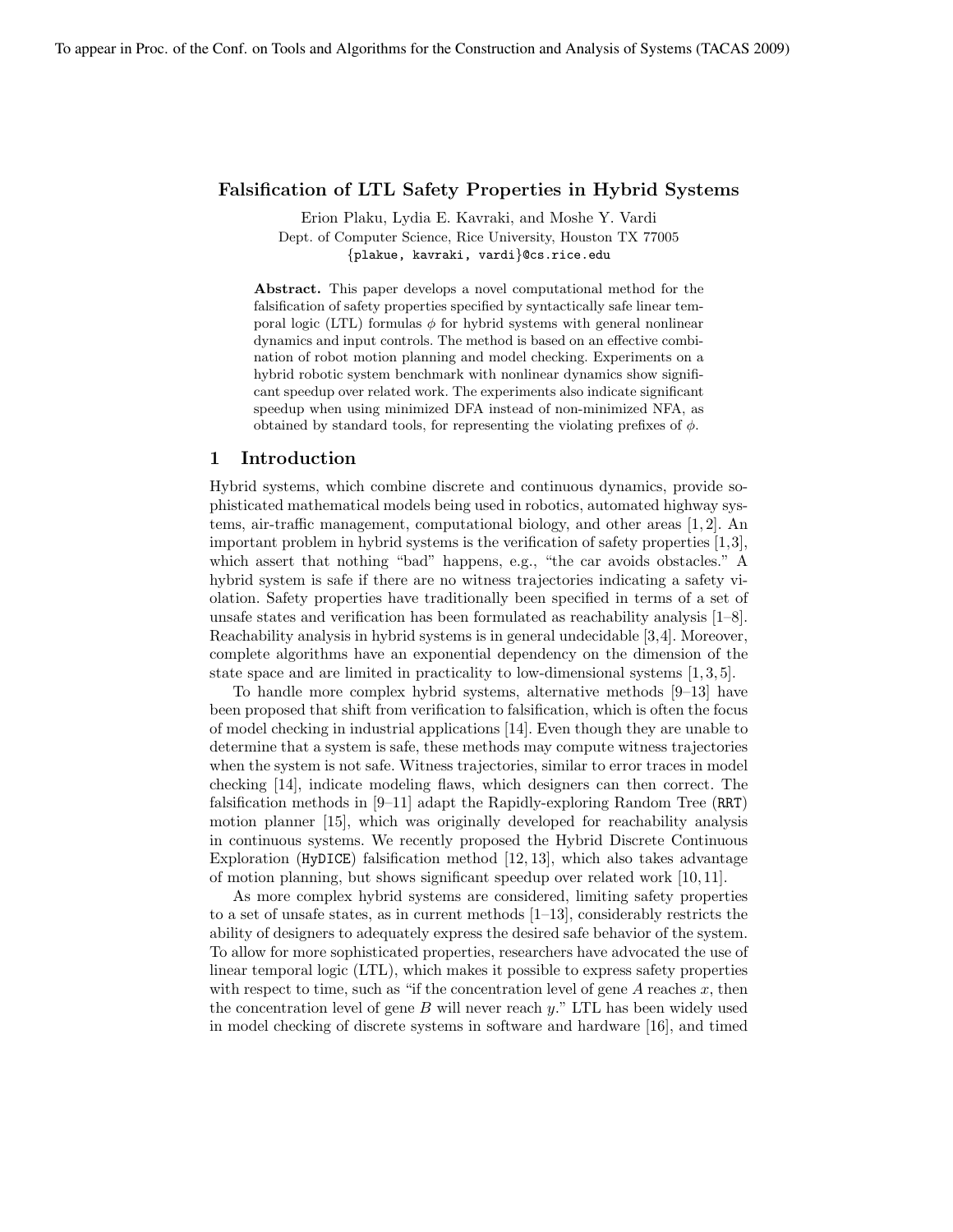systems [17]. The work in [18] generated trajectories that satisfy LTL constraints on the sequence of triangles visited by a point robot with Newtonian dynamics by using a controller that could drive the robot between adjacent triangles. The work in [19] used LTL to analyze gene networks. The work in [20] developed a method to verify LTL safety properties for robust discrete-time hybrid systems.

Traditional approaches for verification of an LTL property  $\phi$  on a hybrid system  $H$  often cast the problem as reachability analysis via model checking. Abstractions are typically used to obtain a discrete transition model  $\mathcal M$  that simulates H, so that checking  $\phi$  on M is sufficient to checking  $\phi$  on H [6]. Moreover, with an exponential blow-up at most, a nondeterministic finite automaton (NFA) A can be constructed that describes all prefixes violating  $\phi$  [21]. This allows for checking  $\phi$  on H via model checking on  $\mathcal{M} \times \mathcal{A}$ . The challenge lies in the computation of  $\mathcal{M}$ , which is limited in practicality to low-dimensional hybrid systems due to the exponential dependency on the state-space dimension [1,3,5].

Applying alternative approaches [9–13] to falsify LTL safety properties by reachability analysis is also challenging due to intricacies of motion planning. During the search, motion planning extends a tree  $\mathcal T$  in the state space of  $\mathcal H$  by adding valid trajectories as new branches. Consider a vertex  $v$  and the trajectory  $\zeta$  from the root of T to v. In reachability analysis [9–13], a witness trajectory is found when the state associated with  $v$  is unsafe. When considering LTL, such criteria is not sufficient, since  $\zeta$  needs to satisfy  $\neg \phi$ . It then becomes necessary to maintain the propositional assignments satisfied by  $\zeta$  and to effectively extend T so that more and more of the propositional assignments of  $\neg \phi$  are satisfied.

To handle LTL, one can consider a naïve extension of the work in  $[9-13]$  by using A as an external monitor to determine when a tree trajectory  $\zeta$  satisfies  $\neg \phi$  by keeping track of the automaton states associated with each  $\zeta$ . As shown in this work, however, such an approach is computationally very inefficient.

The main contribution of this work is to extend HyDICE [12, 13] in order to effectively incorporate LTL safety properties into hybrid-system falsification. The proposed approach, termed TemporalHyDICE, can be used to compute witness trajectories for the falsification of properties specified by syntactically safe LTL formulas for hybrid systems with

- external inputs, which could represent controls, uncertainties; and
- general nonlinear dynamics, where  $F_{\text{LOW}_q}(x, u, t)$  is treated as a black box that outputs a state  $x_{\text{new}}$  obtained by following the hybrid-system dynamics when at state  $(q, x)$  and applying the input u for t time units.

When differential equations describe the dynamics, closed-form solutions (if available) or numerical integrations can be used for the black-box simulation. When differential equations become too cumbersome to describe the dynamics, other computer programs can be used for the simulation.

In its core, TemporalHyDICE draws from research in traditional and alternative approaches in hybrid systems to synergistically combine model checking and motion planning. This combination presents significant challenges, as it requires dealing with important issues, such as state-space search, memory usage, scalability, and passing of information between model checking and motion planning. In TemporalHyDICE, model checking guides motion planning by providing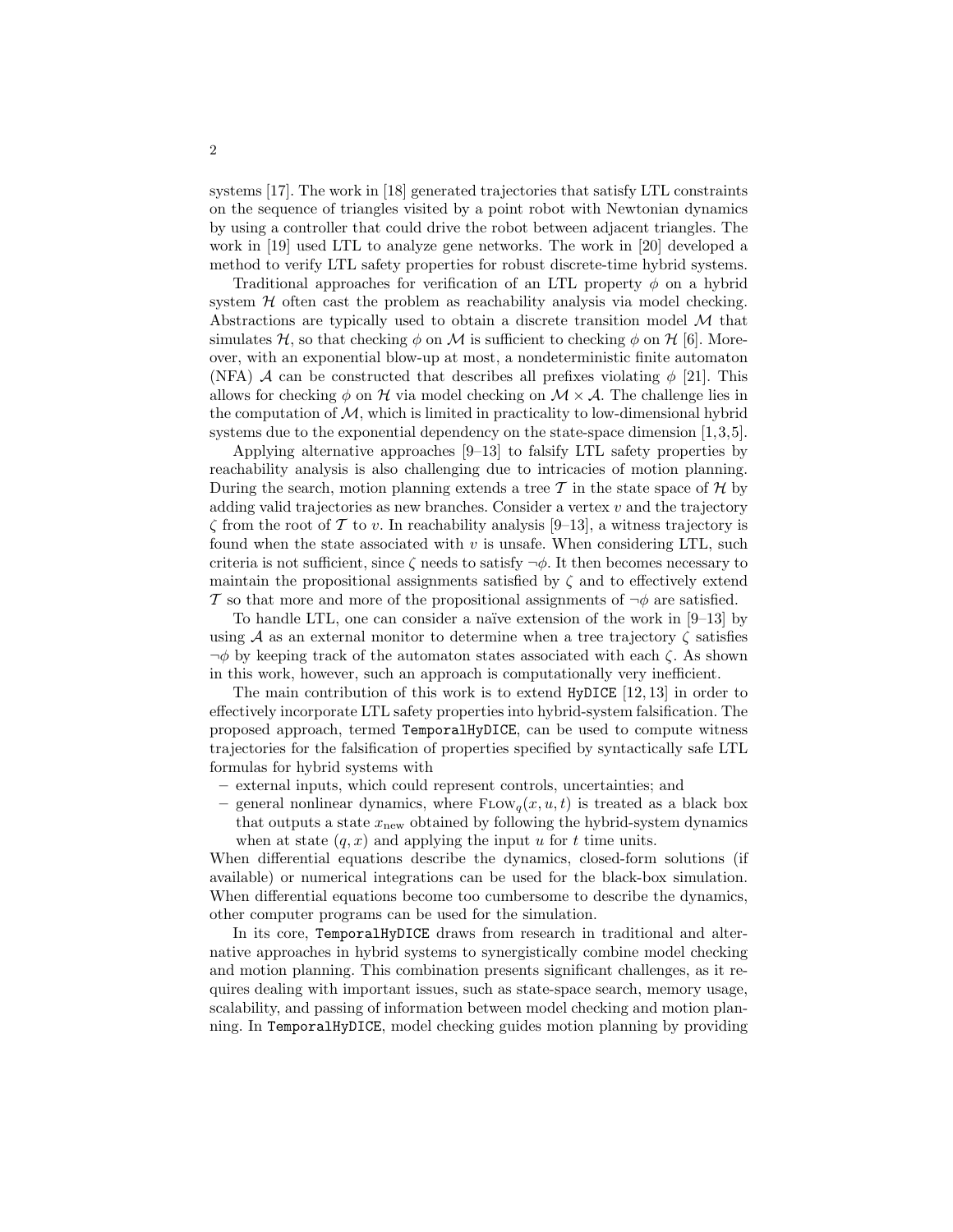feasible directions along which to extend  $\mathcal{T}$ . A feasible direction consists of a sequence  $[\tau_i]_{i=1}^n$  of propositional assignments that violates  $\phi$ , which is computed by searching on-the-fly a discrete transition model  $M$  of  $H$  and the automaton  $A$  of  $\neg \phi$ . By not computing  $\mathcal{M} \times \mathcal{A}$  explicitly, TemporalHyDICE considerably reduces the memory used by model checking. Moreover, unlike traditional approaches, TemporalHyDICE does not require  $M$  to simulate  $H$ . In fact,  $M$  is based on a simple partition of the state space of  $H$  induced by propositions in  $\phi$ . Motion planning extends  $\mathcal T$  along directions  $[\tau_i]_{i=1}^n$  provided by model checking so that more and more of  $\tau_1, \ldots, \tau_n$  are satisfied in succession. As motion planning extends  $\mathcal{T}$ , it also gathers information to estimate the progress made in the search for a witness trajectory. This information is fed back to model checking to select in future iterations increasingly feasible directions for extending  $\mathcal T$ . This interactive combination of model checking and motion planning is a crucial component that allows TemporalHyDICE to effectively search for a witness trajectory.

An initial validation of TemporalHyDICE is provided by falsifying many properties specified by syntactically safe LTL formulas for a nonlinear hybrid robotic system. Experiments show significant speedup over related work. This work also studies the impact of representing  $\neg \phi$  by DFAs or NFAs, as obtained by standard tools. The motivation comes from the work in [22], which shows significant speedup when using DFAs instead of NFAs in model checking. Experiments in this work in the context of falsification of LTL safety properties in hybrid systems also indicate significant speedup when using DFAs instead of NFAs.

The rest is as follows. Section 2 contains preliminaries. A straightforward approach of incorporating LTL into related work [9–13] by using the automaton A as an external monitor is described in Section 3. As demonstrated by the experiments, such an approach, however, is computationally very inefficient. The proposed approach, TemporalHyDICE, which effectively incorporates LTL into hybrid-system falsification, is described in Section 4. Experiments and results are described in Section 5. The paper concludes in Section 6 with a discussion.

## 2 Preliminaries

This section defines hybrid automata, LTL, the automata for the complement of LTL formulas, and the problem statement. To avoid ambiguities, we often write A.a<sub>i</sub> to denote the  $a_i$  component of a tuple  $A = (a_1, a_2, \ldots, a_n)$ .

Hybrid Systems: Hybrid systems are modeled by hybrid automata [3]. A hybrid automaton is a tuple  $\mathcal{H} = (S, I, Inv, E, GuARD, JUMP, U, Flow)$ , where  $S = Q \times X$  is a product of a discrete and finite set Q and continuous spaces  $X = \{X_q : q \in Q\}; I \subset S$  denotes initial states; Inv =  $\{I \in \mathcal{Q}\},$ where  $\text{Inv}_q: X_q \to {\text{T}, \perp}$  is the invariant function;  $E \subseteq Q \times Q$  denotes discrete transitions;  $G \text{UARD} = \{G \text{UARD}_{q_i,q_j} : (q_i, q_j) \in E\}$  and  $\text{JUMP} = \{\text{JUMP}_{q_i,q_j} : (q_i, q_j) \in E\}$  $(q_i, q_j) \in E$ , where  $\text{GuARD}_{q_i, q_j}: X_{q_i} \to {\text{T}, \perp}$  and  $\text{Jump}_{q_i, q_j}: X_{q_i} \to X_{q_j}$  denote guard and jump functions, respectively;  $U = \{U_q : q \in Q\}$ , where an input in  $U_q \subseteq \mathbb{R}^{\dim(U_q)}$  can represent controls, nondeterminism, or uncertainties; and FLOW = {FLOW<sub>q</sub> :  $q \in Q$ }, where FLOW<sub>q</sub> :  $X_q \times U_q \times \mathbb{R}^{\geq 0} \to X_q$  is the flow function. This work treats the dynamics as a black box, where  $Flow_q(x, u, t)$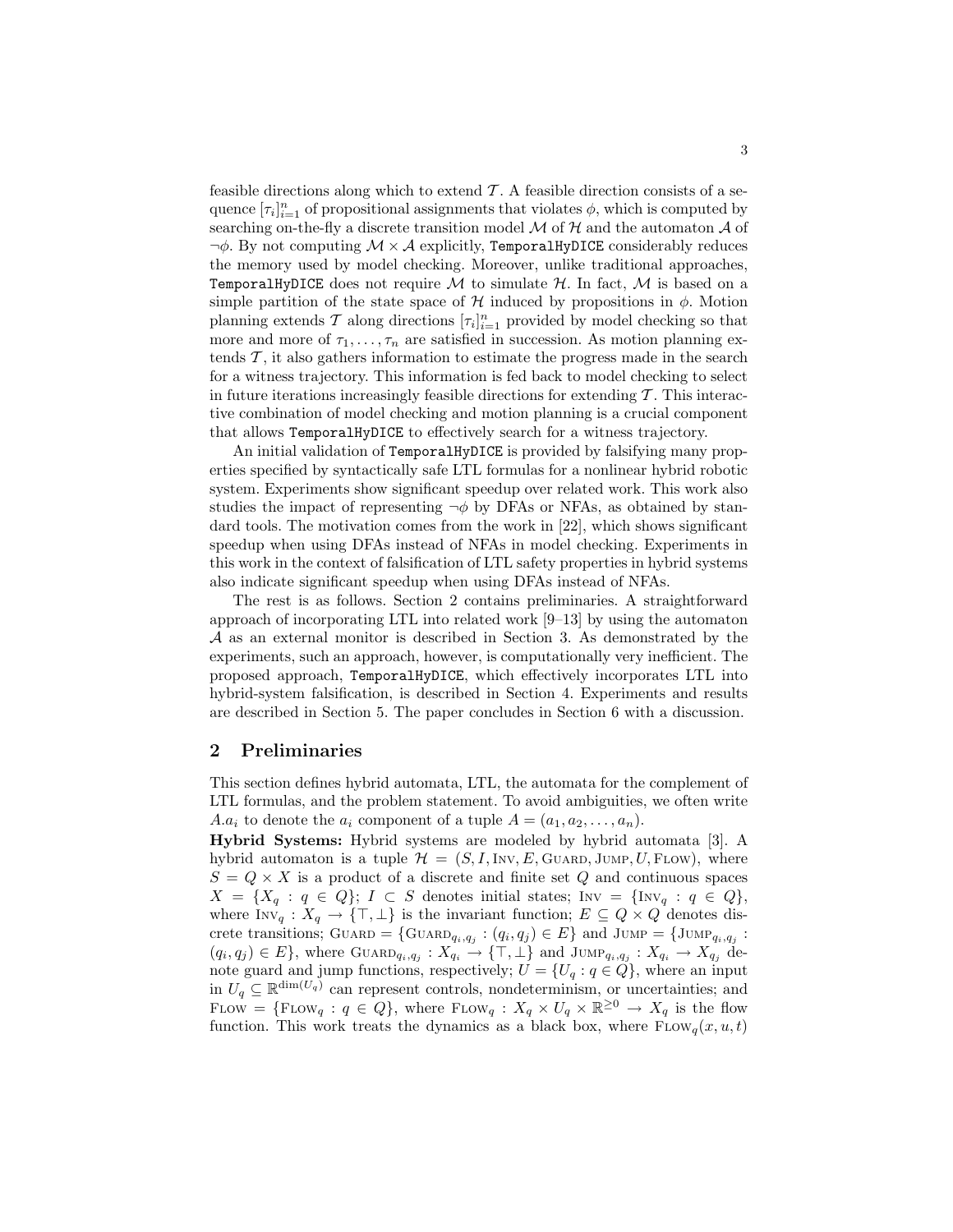outputs the state obtained by following the dynamics from x when u is applied for t time units. This allows for general nonlinear dynamics. In fact, the only requirement is the ability to simulate the dynamics. Inv<sub>q</sub> :  $X_q \to \{\top, \bot\},$  $\text{GuARD}_{q_i,q_j}: X_{q_i} \to {\{\top, \bot\}}$ , and  $\text{Jump}_{q_i,q_j}: X_{q_i} \to X_{q_j}$  are also treated as black boxes to allow general specifications that do not limit designers to a particular approach, such as polyhedral or ellipsoidal constraints. A hybrid-system trajectory consists of continuous trajectories interleaved with discrete transitions.

Continuous Trajectory:  $s = (q, x) \in S$ ,  $T \geq 0$ ,  $u \in U_q$  define a continuous trajectory  $\Psi_{s,u,T} : [0,T] \to X_q$ , where  $\Psi_{s,u,T}(t) = \text{Flow}_q(x,u,t), t \in [0,T]$ .

Discrete Transition: For any  $(q, x) \in S$ , let  $\chi(q, x) = (q', \text{Jump}_{q,q'}(x))$  if  $G \text{UARD}_{q,q'}(x) = \top$  for some  $(q,q') \in E$ . Otherwise, let  $\chi(q,x) = (q,x)$ .

Continuous Trajectory + Discrete Transition:  $\Upsilon_{s,u,T} : [0,T] \to S$ , defined as  $\Upsilon_{s,u,T}(t) = (q, \Psi_{s,u,T}(t)), 0 \leq t < T$  and  $\Upsilon_{s,u,T}(T) = \chi(q, \Psi_{s,u,T}(T)),$  ensures that a discrete transition at time  $T$ , if it occurs, is followed.

*Trajectory Extension:* Extending  $\Phi : [0, T] \to S$  by applying  $u' \in U$  to  $\Phi(T)$ for  $T' \ge 0$  time units, written as  $\Phi \circ (u', T')$ , is a trajectory  $\Xi : [0, T + T'] \to S$ where  $\Xi(t) = \Phi(t), t \in [0, T]$  and  $\Xi(t) = \Upsilon_{\Phi(T), u', T'}(t - T), t \in (T, T + T']$ .

Hybrid-System Trajectory: A state  $s \in S$ , a sequence  $u_1, \ldots, u_k$  of inputs, and a sequence  $T_1, \ldots, T_k$  of times define a trajectory  $\zeta : [0, T] \to S$ , where  $T = T_1 + \cdots + T_k$  and  $\zeta = \Upsilon_{s,u_1,T_1} \circ (u_2,T_2) \circ \cdots \circ (u_k,T_k)$ .

In this work, a discrete transition is taken when a guard condition is satisfied. There is, however, no inherent limitation in dealing with non-urgent discrete transitions. In such cases, enabled discrete transitions could be taken nondeterministically or taken only when the invariant is invalid or a combination of both. Linear Temporal Logic (LTL): Let  $\Pi$  denote a set of propositional variables.

LTL Syntax and Semantics [21]: Every  $\pi \in \Pi$  is a formula. If  $\phi$  and  $\psi$ are formulas, then  $\neg \phi$ ,  $\phi \wedge \psi$ ,  $\phi \vee \psi$ ,  $\chi \phi$  (next),  $\phi \mathcal{U} \psi$  (until),  $\phi \mathcal{R} \psi$  (release),  $\mathcal{F}\phi$  (future), and  $\mathcal{G}\phi$  (globally) are also formulas. Let  $\sigma = \tau_0, \tau_1, \ldots \in 2^{\Pi}$ . Let  $\sigma^i = \tau_i, \tau_{i+1}, \ldots$  We write  $\sigma \models \phi$  to indicate that  $\sigma$  satisfies  $\phi$  and define it as  $\sigma \models \top; \sigma \not\models \bot; \sigma \models \pi \text{ if } \pi \in \tau_0; \sigma \models \phi \land \psi \text{ if } \sigma \models \phi \text{ and } \sigma \models \psi;$ 

 $\sigma \models \mathcal{X}\phi \text{ if } \sigma^1 \models \phi; \sigma \models \phi\mathcal{U}\psi \text{ if } \exists k \geq 0 \text{ s.t. } \sigma^k \models \psi \text{ and } \forall 0 \leq i < k : \sigma^i \models \phi;$  $\phi \vee \psi \equiv \neg(\neg \phi \wedge \neg \psi); \mathcal{F}\phi \equiv \top \mathcal{U}\phi; \mathcal{G}\phi \equiv \neg \mathcal{F}\neg \phi; \phi \mathcal{R}\psi \equiv \neg(\neg \phi \mathcal{U}\neg \psi).$ 

Syntactically Safe LTL [23]: An LTL formula  $\phi$  that, when written in positive normal form, uses only the temporals  $\mathcal{X}, \mathcal{R}$ , and  $\mathcal{G}$  is syntactically safe. Every syntactically safe formula is a safety formula.

NFA for Syntactically Safe LTL [21]: With an exponential blow-up at most, an NFA can be constructed that describes all prefixes violating a syntactically safe LTL formula. The NFA is a tuple  $\mathcal{A} = (Z, \Sigma, \delta, v_0, \text{Acc})$ , where Z is a finite set of states;  $\Sigma = 2^{\Pi}$  is the input alphabet;  $\delta : Z \times \Sigma \to 2^{\mathbb{Z}}$  is the transition function;  $z_0 \in Z$  is the initial state; and Acc  $\subseteq Z$  is the set of accepting states. The set of states on which  $[\tau_i]_{i=1}^n$ ,  $\tau_i \in 2^{\Pi}$ , ends up when run on A is defined as  $\mathcal{A}(\left[ \tau_i \right]_{i=1}^n$  $\binom{n}{i=1} = \begin{cases} \delta(z_0, \tau_1), & n=1 \\ 1 & \delta(z_0, \tau_1) \end{cases}$  $U_{z \in \mathcal{A}([\tau_i]_{i=1}^{n-1})}$ δ(z, τ<sub>n</sub>), n > 1. A accepts  $[\tau_i]_{i=1}^n$  iff  $\mathcal{A}([\tau_i]_{i=1}^n) \cap \text{Acc} \neq \emptyset$ .

LTL over Hybrid-System Trajectories: Let  $\Pi = {\pi_{q,i} : q \in \mathcal{H}.Q \wedge 1 \leq \mathcal{H}.\mathcal{A}}$  $i \leq n_q$ , where  $n_q$  is the number of propositional variables associated with q.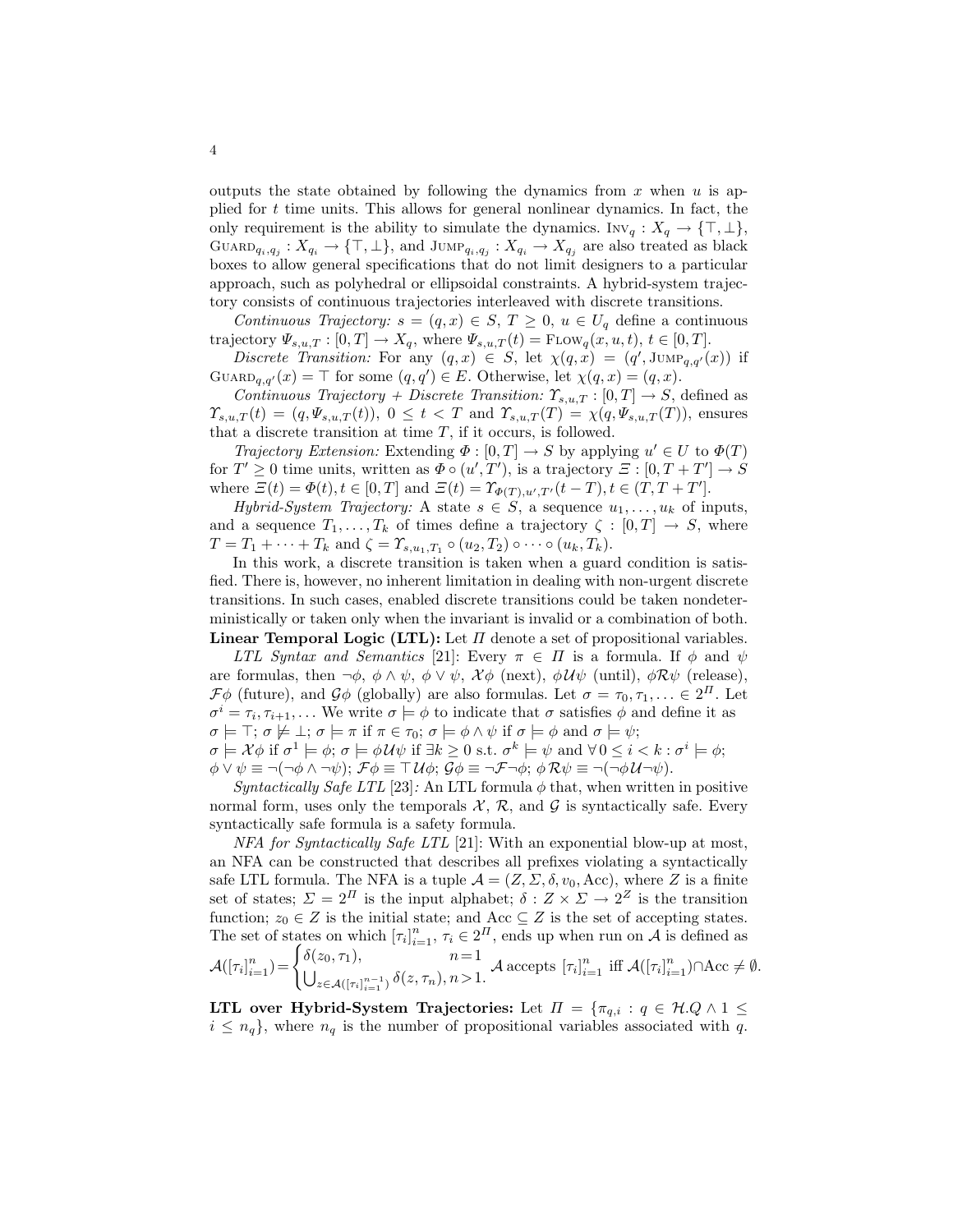The truth-value of each  $\pi_{q,i}$  is determined by a black-box function Prop<sub>q,i</sub>:  $\mathcal{H}.X_q \to \{\top, \bot\}$ . The map  $\tau : \mathcal{H}.S \to 2^{\Pi}$  maps  $(q, x) \in \mathcal{H}.S$  to truth propositions:  $\tau((q, x)) = {\pi_{q,i} : \pi_{q,i} \in \Pi \text{ and } \text{Prop}_{q,i}(x) = \top}.$  When interpreted over a hybrid-system trajectory  $\zeta$ , the notation  $\tau(\zeta)$  denotes the sequence of propositional assignments  $[\tau_i]_{i=1}^n$   $(\tau_i \in 2^{\Pi}, \tau_i \neq \tau_{i+1})$  in the order satisfied by  $\zeta$ , i.e.,  $\tau_i = \tau(\zeta(T_i))$  where  $0 \leq T_1 < \cdots < T_n \leq |\zeta|$  such that n is as large as possible and  $\tau_i \neq \tau_{i+1}, 1 \leq i < n$ . Then,  $\zeta$  satisfies  $\phi$ , written  $\zeta \models \phi$ , iff  $\tau(\zeta) \models \phi$ .

**Problem Statement:** Let  $P = (\mathcal{H}, \mathcal{A}, \tau)$ , where  $\mathcal{H}$  is a hybrid automaton; A is an automaton for the complement of a syntactically safe LTL formula  $\phi$  over propositions  $\Pi$ ; and  $\tau$  is a propositional map interpreted both over hybrid-system states and trajectories. Given P, compute a valid trajectory  $\zeta : [0, T] \to \mathcal{H}$ . S that satisfies  $\neg \phi$ , i.e.,  $(\forall t \in [0, T] : \text{Inv}_{q_t}(x_t) = \top$ , where  $(q_t, x_t) = \zeta(t)$  and  $\zeta \models \neg \phi$ .

## 3 Incorporating LTL into Motion-Planning Approaches

Motion planning has been widely used in reachability analysis for continuous robotic systems with dynamics [24,25]. These methods rely on a common framework that iteratively extends a tree in the state space of the system by adding valid trajectories as branches. Recently, the work in [9–11] adapted the treesearch framework for reachability analysis in hybrid systems.

There have been no discussions in the literature on how to augment the tree-search framework with LTL trajectory properties, cf. [9–11]. This section describes a minimal extension of the tree-search framework to handle LTL. The idea is to use  $\mathcal{A}$  (DFA or NFA) to keep track of the automaton states associated with each tree trajectory and to determine when a tree trajectory is a witness. In this way, similar to model checking, the tree-search framework searches on-thefly  $H$  and  $A$ . With these modifications, the tree-search framework can be used to falsify LTL safety properties in hybrid systems, and, thus, provide a basis for the experimental comparisons. As demonstrated by the experiments, such an approach, however, is computationally very inefficient. Section 4, which describes TemporalHyDICE, then shows how to effectively combine the LTL tree-search framework with model checking on  $\mathcal M$  and  $\mathcal A$ , where  $\mathcal M$  is a discrete transition model of  $H$ , in order to significantly increase its computational efficiency.

Incorporating LTL into the Tree-Search Framework: The tree is maintained as a graph  $\mathcal{T} = (V, E)$ . Each vertex  $v \in \mathcal{T}.V$  is associated with a state  $s \in \mathcal{H}.S$ , written as v.s. An edge  $(v', v'') \in \mathcal{T}.E$  indicates that a valid trajectory connects v's to v''s. As the search proceeds iteratively,  $\mathcal{T}$  is extended by adding new vertices and edges. Consider the trajectory  $\text{Traj}(\mathcal{T}, v)$  from the root of T to  $v \in T.V$ . If TRAJ $(T, v) \models \neg \phi$ , then TRAJ $(T, v)$  is a witness. To determine TRAJ $(T, v) \models \neg \phi$ , v is associated with the automaton states corresponding to Traj $(\mathcal{T}, v)$ , written as v. $\alpha$  and defined as  $v.\alpha = \mathcal{A}(\tau(\text{Traj}(\mathcal{T}, v)))$ . Then, TRAJ $(T, v) \models \neg \phi$  iff  $\mathcal{A}(v, \alpha) \cap \mathcal{A}$ . Acc  $\neq \emptyset$ . Pseudocode is given in Algo. 3.1.

(a) InitializeTree( $\mathcal{P}$ ) associates the root vertex  $v_{\text{init}}$  with the initial hybridsystem state and adds  $v_{\text{init}}$  to T, i.e.,  $v_{\text{init}}.s = \mathcal{H}.s_{\text{init}}$ ,  $\mathcal{T}.V = \{v_{\text{init}}\}$ , and  $\mathcal{T} \cdot E = \emptyset$ . The automaton states are computed by running A on the propositional assignment satisfied by  $v_{\text{init}}.s$ , i.e.,  $v_{\text{init}}.\alpha = \mathcal{A}.\delta(\mathcal{A}.z_{\text{init}}, \tau(v_{\text{init}}.s)).$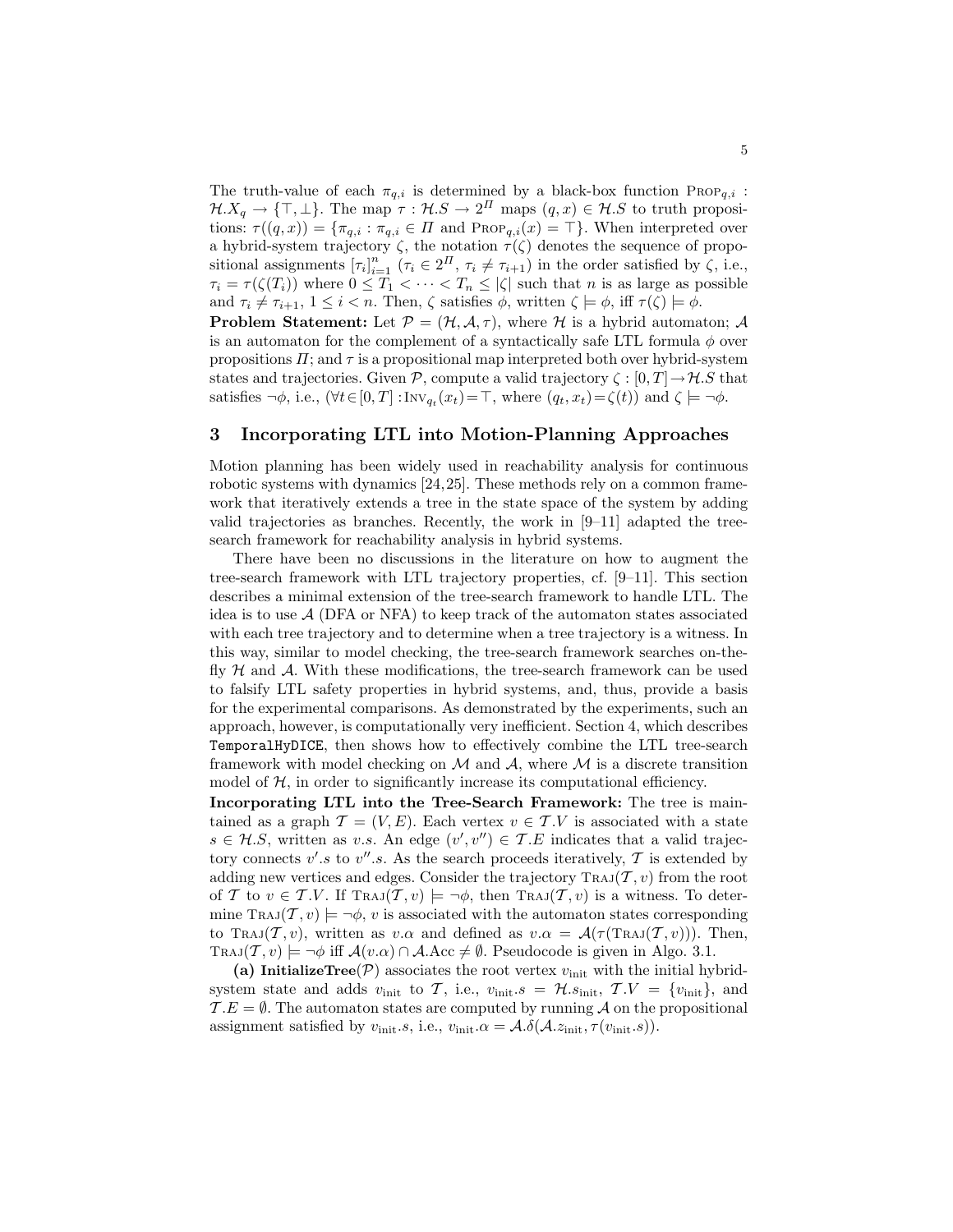(b) SelectVertexFromTree( $P, T$ ) selects a vertex  $v \in T$ . If from which to extend  $\mathcal T$ . Over the years, numerous strategies have been proposed that rely on distances, nearest neighbors, probability distributions, and much more [24, 25].

Algorithm 3.1 LTL-TSF: Incorporating LTL into the Tree-Search Framework

**Input:**  $P$ : problem specification;  $t_{\text{max}} \in \mathbb{R}^{>0}$ : upper bound on computation time Output: A solution trajectory if one is found or ⊥ otherwise (a)  $\mathcal{T} \leftarrow \text{INITALIZETree}(\mathcal{P})$ while  $\rm ELAPSEDTIME <  $t_{\rm max}$  do$ (b)  $v \leftarrow$  SELECTVERTEXFROMTREE(P, T)  $\Diamond$  varies from method to method (c)  $[u, T, s_{\text{new}}, \alpha_{\text{new}}] \leftarrow \text{EXTENDTREE}(\mathcal{P}, \mathcal{T}, v)$ (d) if  $T > 0 \wedge |\alpha_{\text{new}}| > 0$  then  $v_{\text{new}} \leftarrow \text{ADDBRANCHTOTREE}(\mathcal{T}, v, [u, T, s_{\text{new}}, \alpha_{\text{new}}])$ (e) if  $\mathcal{P}.\mathcal{A}.\text{Acc} \cap \alpha_{\text{new}} \neq \emptyset$  then return  $\text{Traj}(\mathcal{T}, v_{\text{new}})$ return ⊥ (a) INITIALIZETREE( $P$ ) := 1:  $v_{\text{init}} \leftarrow \text{new vertex}; v_{\text{init}}. s \leftarrow \mathcal{P}.\mathcal{H}.s_{\text{init}}; v_{\text{init}}.\alpha \leftarrow \mathcal{P}.\mathcal{A}.\delta(\mathcal{P}.\mathcal{A}.z_{\text{init}}, \tau(s_{\text{init}}))$ 2:  $V_T \leftarrow \{v_{\text{init}}\}; E_T \leftarrow \emptyset; \text{return } T = (V_T, E_T)$ (c) EXTENDTREE( $\mathcal{P}, \mathcal{T}, v$ ) := 1:  $\epsilon \in \mathbb{R}^{>0}$  ← time step;  $n_{\text{steps}} \in \mathbb{N}$  ← number of steps 2:  $s = (q, x) \leftarrow v.s; \ \alpha \leftarrow v.\alpha; \ x_0 \leftarrow x; \ \alpha_0 \leftarrow \alpha; \ \tau_0 \leftarrow \mathcal{P}.\tau(s)$ 3:  $u \leftarrow$  sample control from  $\mathcal{P}.\mathcal{H}.U_q$ 4: for  $i = 1, 2, ..., n_{steps}$  do  $\Diamond$ *simulate the continuous and discrete dynamics of P.H*<br>5:  $x_i \leftarrow \mathcal{P}.\mathcal{H}.\text{Flow}_q(x_{i-1}, u, \epsilon); \ \tau_i \leftarrow \mathcal{P}.\tau((q, x_i))$ 5:  $x_i \leftarrow \mathcal{P} \cdot \mathcal{H} \cdot \text{FLOW}_q(x_{i-1}, u, \epsilon); \ \tau_i \leftarrow \mathcal{P} \cdot \mathcal{T}((q, x_i))$ <br>6: **if**  $\tau_{i-1} = \tau_i$  **then**  $\alpha_i \leftarrow \alpha_{i-1}$  **else**  $\alpha_i \leftarrow \bigcup_{z \in \alpha_i}$ 6: if  $\tau_{i-1} = \tau_i$  then  $\alpha_i \leftarrow \alpha_{i-1}$  else  $\alpha_i \leftarrow \bigcup_{z \in \alpha_{i-1}} \mathcal{P.A.} \delta(z, \tau_i)$ <br>7: if  $\mathcal{P.A.} \text{Inv}_q(x_i) = \bot$  then return  $[u, (i-1) * \epsilon, (q, x_{i-1}), \alpha]$ 7: if  $\mathcal{P}.\mathcal{H}.\text{Inv}_q(x_i) = \bot$  then return  $[u, (i-1) * \epsilon, (q, x_{i-1}), \alpha_{i-1}]$ <br>8: if  $\mathcal{P}.\mathcal{H}.\text{GuARD}_{q,\text{gnew}}(x_i) = \top$ ,  $(q, q_{\text{new}}) \in \mathcal{P}.\mathcal{H}.\text{E}$  then 8: if  $\mathcal{P}.\mathcal{H}.\text{GUARD}_{q,q_{\text{new}}}(x_i) = \top$ ,  $(q, q_{\text{new}}) \in \mathcal{P}.\mathcal{H}.E$  then<br>9:  $(x_{\text{loc}}, T) \leftarrow \text{localize discrete event in } ((i-1) * \epsilon, i * \epsilon)$ 9:  $(x_{\text{loc}}, T) \leftarrow$  localize discrete event in  $((i - 1) * \epsilon, i * \epsilon]$ ;  $\tau_{\text{loc}} \leftarrow \mathcal{P} \cdot \tau((q, x_{\text{loc}}))$ <br>10: **if**  $\tau_{i-1} = \tau_{\text{loc}}$  then  $\alpha_{\text{loc}} \leftarrow \alpha_{i-1}$  else  $\alpha_{\text{loc}} \leftarrow \bigcup_{\epsilon \in \alpha_{i-1}} \mathcal{P} \cdot A \cdot \delta(z, \tau_{\text{loc}})$ 10: **if**  $\tau_{i-1} = \tau_{\text{loc}}$  then  $\alpha_{\text{loc}} \leftarrow \alpha_{i-1}$  else  $\alpha_{\text{loc}} \leftarrow \bigcup_{z \in \alpha_{i-1}} \mathcal{P} \cdot A \cdot \delta(z, \tau_{\text{loc}})$ <br>11.  $\tau_{\text{new}} \leftarrow \mathcal{P} \mathcal{H} \cdot \text{IUMP}_{\text{max}}$  (The);  $\tau_{\text{new}} \leftarrow \mathcal{P} \tau((a_{\text{new}} \tau_{\text{new}}))$ 11:  $x_{\text{new}} \leftarrow \mathcal{P}.\mathcal{H}.\text{JUMP}_{q,q_{\text{new}}}(x_{\text{loc}}); \tau_{\text{new}} \leftarrow \mathcal{P}.\tau((q_{\text{new}}, x_{\text{new}}))$ <br>
12: if  $\tau_{\text{loc}} = \tau_{\text{new}}$  then  $\alpha_{\text{new}} \leftarrow \alpha_{\text{loc}}$  else  $\alpha_{\text{new}} \leftarrow \cup_{\text{new}} \mathcal{P}.\tau$ 12: if  $\tau_{\text{loc}} = \tau_{\text{new}}$  then  $\alpha_{\text{new}} \leftarrow \alpha_{\text{loc}}$  else  $\alpha_{\text{new}} \leftarrow \cup_{z \in \alpha_{\text{loc}}} P.A.\delta(z, \tau_{\text{new}})$ <br>13: return  $[u, T, (q_{\text{new}}, x_{\text{new}}), \alpha_{\text{new}}]$ return  $[u, T, (q_{\text{new}}, x_{\text{new}}), \alpha_{\text{new}}]$ 14: return  $[u, n_{\text{steps}} * \epsilon, (q, x_{n_{\text{steps}}}), \alpha_{n_{\text{steps}}}]$ (d) ADDBRANCHTOTREE $(T, v, [u, T, s_{\text{new}}, \alpha_{\text{new}}]) :=$ 1:  $v_{\text{new}} \leftarrow \text{new vertex}; v_{\text{new}} \cdot s \leftarrow s_{\text{new}}; v_{\text{new}} \cdot \alpha \leftarrow \alpha_{\text{new}}; T \cdot V \leftarrow T \cdot V \cup \{v_{\text{new}}\}$ 2:  $(v, v_{\text{new}}) \leftarrow \text{new edge}; (v, v_{\text{new}}).u \leftarrow u; (v, v_{\text{new}}).T \leftarrow T; \mathcal{T}.E \leftarrow \mathcal{T}.E \cup \{(v, v_{\text{new}})\}$ 3: return  $v_{\text{new}}$ (e) TRAJ $(\mathcal{T}, v_{\text{new}}) := \Upsilon(v_0, s, v_1, u, v_1, T) \circ v_2, u, v_2, T \circ \cdots \circ (v_n, u, v_n, T),$  where  $v_0 = v_{\text{init}}, v_n = v_{\text{new}}, \text{ and } (v_i, v_{i+1}) \in E_{\mathcal{T}} \text{ for } i = 0, 1, \dots, n-1$ (c) ExtendTree( $P, T, v$ ) extends T from v by computing a trajectory  $\zeta$ :

 $\mathbb{R}^{>0} \to \mathcal{H}.S$  that starts at v.s and satisfies the invariant. A common strategy is to apply some input  $u \in \mathcal{H}.U$  to v.s and follow the dynamics of H until the invariant is not satisfied or a maximum number of steps is exceeded [9–13,24,25]. The input  $u$  is generally selected pseudo-uniformly at random to allow subsequent calls of EXTENDTREE( $\mathcal{P}, \mathcal{T}, v$ ) to extend T along new directions. EXTENDTREE( $\mathcal{P}, \mathcal{T}, v$ ) returns a tuple  $[u, T, s_{\text{new}}, \alpha_{\text{new}}]$ , which defines  $\zeta = \Upsilon_{v,s,u,T}$  (Section 2), where  $s_{\text{new}} = \Upsilon_{v,s,u,T}(T)$  and  $\alpha_{\text{new}} = \mathcal{A}(\tau(\text{Traj}(T,v) \circ \zeta)).$  Note that any hybridsystem simulation method can be plugged in for the computation of  $\zeta = \Upsilon_{v,s,u,T}$ . For completeness, below we describe a simple iterative procedure. Let  $n_{\text{steps}}$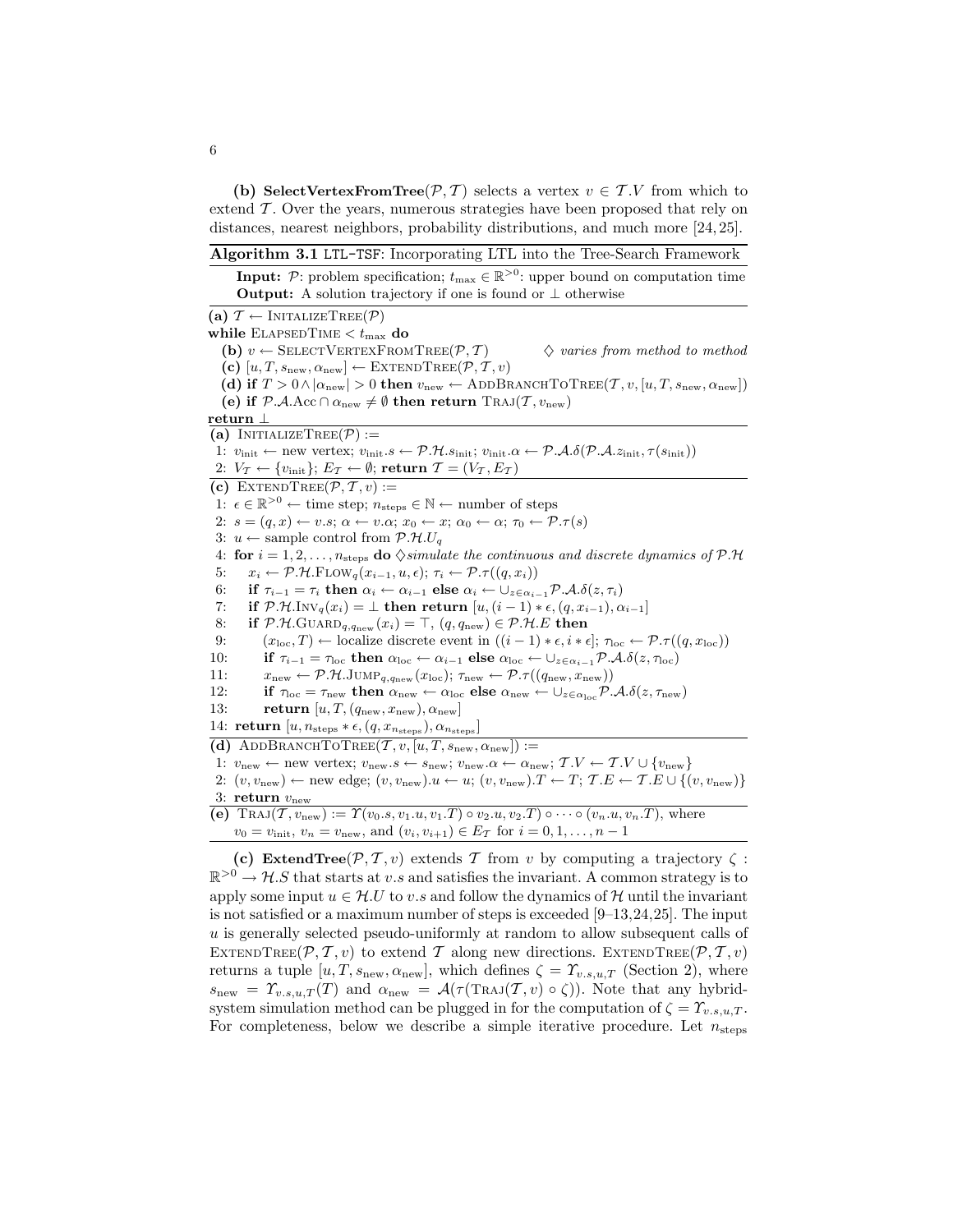denote the number of steps and let  $\epsilon > 0$  denote the step size (Algo. 3.1(c):1). Initially,  $x_0 = x$  and  $\alpha_0 = v.\alpha$ , where  $v.s = (q, x)$  (Algo. 3.1(c):2). At the *i*-th iteration,  $x_i = \mathcal{H}$ .FLOW<sub>q</sub>( $x_{i-1}, u, \epsilon$ ) (Algo. 3.1(c):5). The automaton states  $\alpha_i$ associated with  $(q, x_i)$  are updated only if  $\tau((q, x_i)) \neq \tau((q, x_{i-1}))$ . The update is computed by running A on  $\tau((q, x_i))$  starting from  $\alpha_{i-1}$  (Algo. 3.1(c):6).

If  $\mathcal{H}.\text{Inv}_q(x_i) = \bot$ , then EXTENDTREE returns  $[u,(i-1)*\epsilon,(q,x_{i-1}),\alpha_{i-1}]$ (Algo. 3.1(c):7). When  $\mathcal{H}.\text{Inv}_q(x_i) = \top$ , EXTENDTREE checks if a guard condition is satisfied (Algo. 3.1(c):8), which would indicate a discrete event. Event detection is followed by event localization, which localizes the earliest time  $T \in ((i-1)*\epsilon, i*\epsilon]$  where the guard condition is satisfied (Algo. 3.1(c):9). Bisection or bracketing algorithms are commonly employed for event localization [26]. Once the event is localized, the discrete transition is triggered to obtain the new state (Algo. 3.1(c):11). The automaton states are also updated (Algo. 3.1(c):12). EXTENDTREE( $\mathcal{P}, \mathcal{T}, v$ ) then returns  $[u, T, s_{\text{new}}, \alpha_{\text{new}}]$  (Algo. 3.1(c):13).

Numerical errors in dynamics simulation, invariant checking, event detection and localization could in certain cases cause ExtendTree to miss an invariant violation, miss a guard, or trigger a different discrete transition. To minimize such errors, a practical approach is to choose a small  $\epsilon$ . This approach is the norm in hybrid-system falsification methods based on motion planning [9–13]. For hybrid systems with linear guards, it is also possible to use more accurate event detection and localization algorithms, which come asymptotically close to the guard boundary [26]. In many practical cases, hybrid systems exhibit a degree of robustness [20, 27] that minimizes the impact of numerical errors, e.g., small perturbations do not change the mode-switching behavior. As noted, the simple implementation of ExtendTree, presented in this section for completeness, can be replaced by more sophisticated hybrid-system simulation methods.

(d) AddBranchToTree(T,  $v$ , [u, T,  $s_{\text{new}}, \alpha_{\text{new}}$ ]) adds  $v_{\text{new}}$  and  $(v, v_{\text{new}})$  to T. It also associates  $s_{\text{new}}$  and  $\alpha_{\text{new}}$  with  $v_{\text{new}}$  and u and T with  $(v, v_{\text{new}})$ .

(e) Traj $(\mathcal{T}, v_{\text{new}})$  computes the trajectory from  $v_{\text{init}}.s$  to  $v_{\text{new}}.s$  by concatenating the trajectories associated with the tree edges connecting  $v_{\text{init}}$  to  $v_{\text{new}}$ .

Incorporating LTL into RRT: The work in [9–11] relies on RRT [15]. To incorporate LTL into RRT, it suffices to use LTL-TSF (Algo. 3.1) and implement SELECTVERTEXFROMTREE( $P, T$ ) as described in [9–11, 15], e.g., sample  $s \in \mathcal{H}.S$ pseudo-uniformly at random and select  $v \in T.V$  whose v.s is the closest to s according to a distance metric. This is referred to as RRT[LTL-TSF].

Incorporating LTL into HyDICE[NoGuide]: Similarly to RRT, HyDICE [12, 13] also falls into the broad category of tree-search algorithms. Distinctly from RRT, HyDICE [12, 13] introduced discrete search over  $(\mathcal{H}.Q, \mathcal{H}.E)$  to guide the tree search in the context of reachability analysis to a set of unsafe states. At each iteration, the discrete search computed a sequence of discrete transitions from an initial to an unsafe mode. The tree-search framework then extended  $T$  along the direction provided by the discrete search. Experiments showed significant speedup of one to two orders of magnitude over RRT-based falsification [10, 11].

Incorporating LTL into HyDICE is more involved than in the case of RRT, since the discrete search over  $(H.Q, H.E)$  does not take LTL into account. When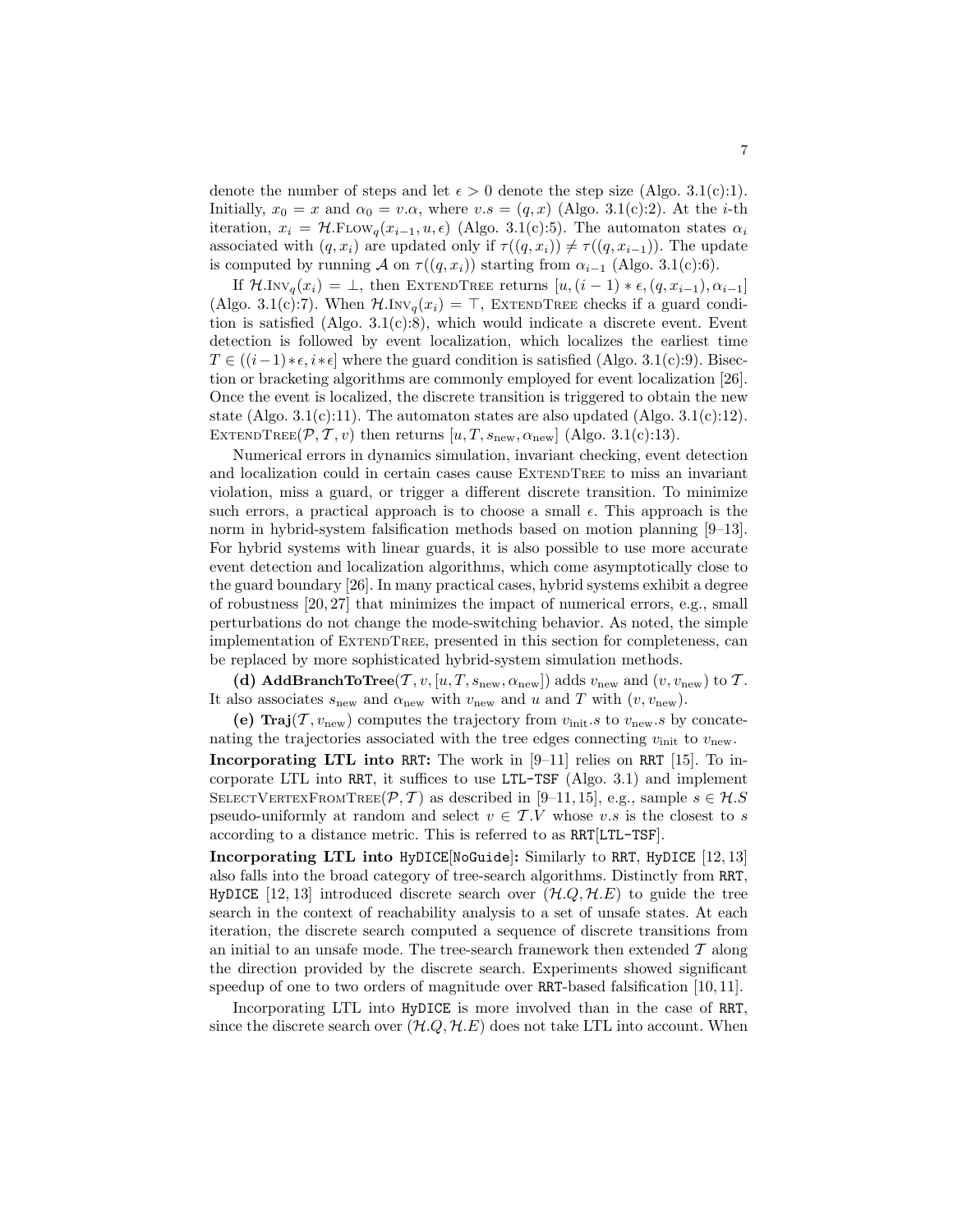considering LTL, a safety violation is not indicated by an unsafe state, but by an unsafe trajectory that satisfies  $\neg \phi$ . Therefore, when considering LTL, unsafe states and unsafe modes are not defined. This means that the discrete search over  $(\mathcal{H}, Q, \mathcal{H}, E)$  from an initial to an unsafe mode is also not defined. The next section shows how to effectively incorporate LTL into HyDICE.

The version of HyDICE  $[12, 13]$  that does not use the discrete search is referred to in  $[12, 13]$  as  $HyDICE[NoGuide]$ . Experiments in  $[12, 13]$  showed that HyDICE[NoGuide] was significantly slower than HyDICE, but still faster than RRTbased falsification [10,11]. As described in [12,13],  $HyDICE[NoGuide]$  corresponds to the tree-search framework, where SELECTVERTEXFROMTREE( $P, T$ ) is implemented by selecting  $v \in \mathcal{T}.V$  according to a probability distribution over  $\mathcal{T}.V$ . This makes it possible to incorporate LTL into HyDICE[NoGuide], referred to as HyDICE[NoGuide, LTL-TSF], by using LTL-TSF (Algo 3.1).

#### 4 TemporalHyDICE

The computational efficiency of LTL-TSF (Algo. 3.1) depends on the ability of the approach to quickly extend  $\mathcal T$  along those directions that lead to the computation of witness trajectories. Motivated by [12, 13], TemporalHyDICE uses a discrete transition model  $M$  of  $H$  and effectively combines LTL-TSF with model checking over  $M$  and  $A$  to identify and extend  $T$  along such useful directions.

Consider a *discrete witness*  $[\tau_i]_{i=1}^n$ , i.e., a sequence of propositional assignments accepted by A. Let  $\Gamma(\tau_i) = \{s \in \mathcal{H}.S : \tau(s) = \tau_i\}$ . If T can be extended so that a trajectory Traj $(T, v)$  starts at  $\Gamma(\tau_1)$  and enters  $\Gamma(\tau_2), \ldots, \Gamma(\tau_n)$  in succession, then  $\text{TraJ}(\mathcal{T}, v)$  would be a witness trajectory. In this way, the discrete witness provides a feasible direction along which motion planning in TemporalHyDICE can attempt to extend  $T$  in the search for a witness trajectory.

Model checking can be effectively employed for the computation of discrete witnesses. A discrete transition model is constructed as a graph  $\mathcal{M} = (V, E)$  in order to capture the partition of H.S induced by  $\tau$ , where a vertex  $v(\tau_i) \in \mathcal{M}.V$ corresponds to  $\Gamma(\tau_i)$  and an edge  $(v(\tau_i), v(\tau_j)) \in \mathcal{M}.E$  indicates that it may be possible to enter directly from  $\Gamma(\tau_i)$  to  $\Gamma(\tau_i)$ . Model checking can then compute discrete witnesses by simultaneously searching A and M.

An issue that arises is which discrete witnesses motion planning can actually follow. Since it is not known a priori which discrete witnesses are feasible, TemporalHyDICE maintains a running weight estimate  $w([\tau_i]_{i=1}^n)$  on the feasibility of  $[\tau_i]_{i=1}^n$ . A high weight indicates significant progress is made in extending T toward  $\Gamma(\tau_1), \ldots, \Gamma(\tau_n)$ , while a low weight indicates little or no progress.

The core loop consists of using model checking to select at each iteration a discrete witness  $[\tau_i]_{i=1}^n$  based on  $w([\tau_i]_{i=1}^n)$  and then using motion planning to extend T toward  $\Gamma(\tau_1), \ldots, \Gamma(\tau_n)$  in succession.

Combining Model Checking and Motion Planning: A crucial property of TemporalHyDICE, distinctive from earlier work [18], is that model checking and motion planning work in tandem. Information gathered by motion planning (such as coverage,  $\Gamma(\tau_i)$ 's that have been reached, and time spent) is used to update the feasibility estimates  $w([ \tau_i]_{i=1}^n)$ . As a result, a new discrete witness, associated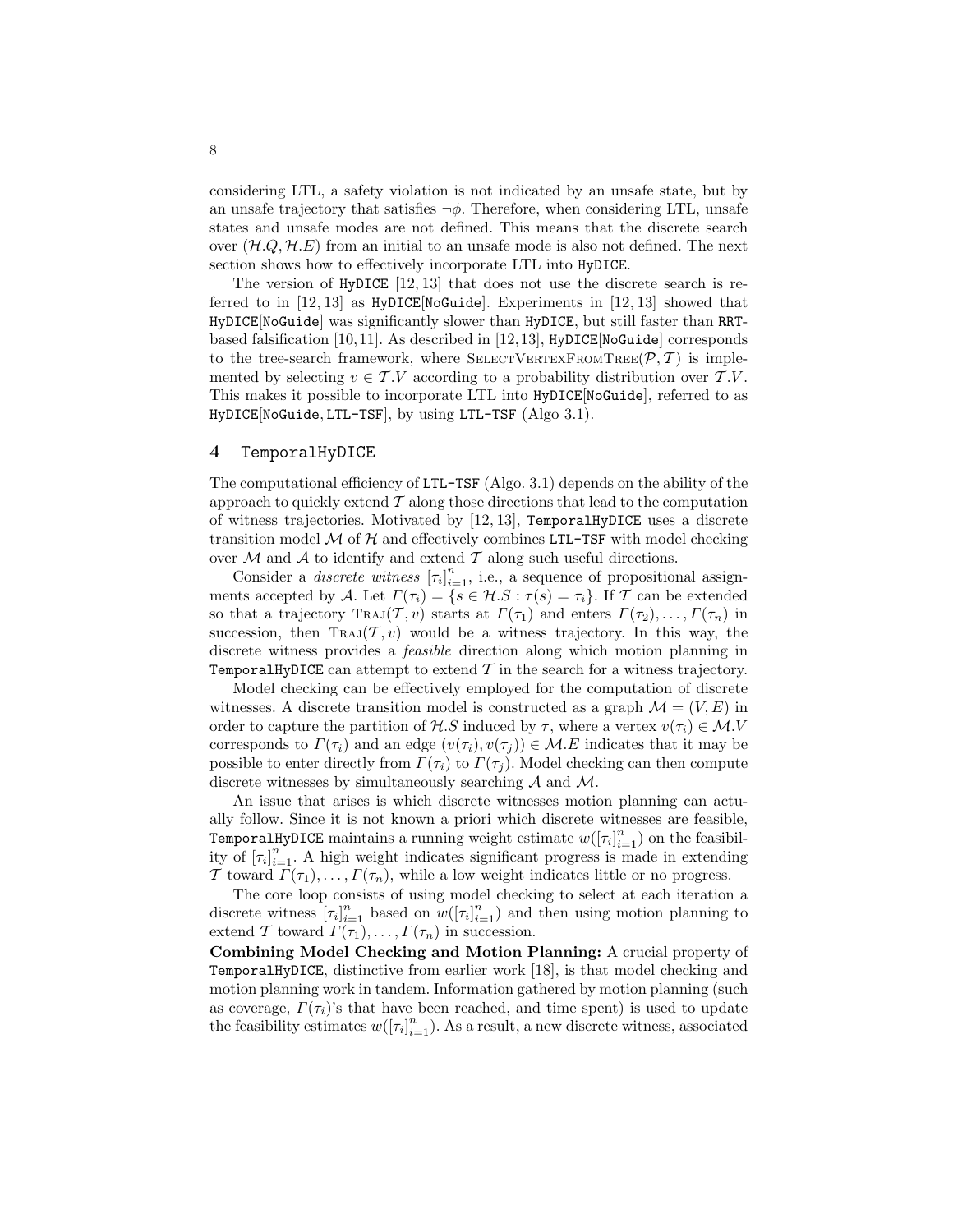with a high weight, could be selected in the next iteration by model checking. In turn, by using highly feasible discrete witnesses  $[\tau_i]_{i=1}^n$  as guides, motion planning is able to make progress and extend T toward  $\Gamma(\tau_1), \ldots, \Gamma(\tau_n)$  until it successfully computes a witness trajectory. Pseudocode is given in Algo. 4.1.

Algorithm 4.1 TemporalHyDICE

**Input:**  $P$ : problem specification;  $t_{\text{max}} \in \mathbb{R}^{>0}$ : upper bound on computation time Output: A witness trajectory if one is found or ⊥ otherwise (a)  $\mathcal{T} \leftarrow \text{INITIALIZETree}(\mathcal{P})$ (b)  $\mathcal{M} = (V, E) \leftarrow \text{DISCRETETRANSITIONMODEL}(\mathcal{P})$ (c) INITIALIZEFEASIBILITYESTIMATE $(\mathcal{P}, \mathcal{M}, w)$ while  $\textsc{ElaPSEDTime}\xspace < t_\text{max}$ do (d)  $\sigma \stackrel{def}{=} [(z_i, \tau_i)]_{i=1}^n \leftarrow \text{DISCRETEWITNESS}(\mathcal{P}, \mathcal{M}, w)$ (e)  $\zeta \leftarrow$  EXTENDTREEALONGDISCRETEWITNESS $(\mathcal{P}, \mathcal{T}, \mathcal{M}, w, \sigma)$ (f) if  $\zeta \neq \text{NIL return } \zeta$ return ⊥ (e) EXTENDTREEALONGDISCRETEWITNESS $(P, T, M, w, \sigma) :=$ 1:  $\sigma_{\text{avail}} \leftarrow \{(z_i, \tau_i) \in \sigma : (z_i, \tau_i)$ . vertices  $\neq \emptyset\}$ 2: for several times do 3:  $(z_i, \tau_i) \leftarrow \text{SELECTAVAILABLEPAR}(w, \sigma_{\text{avail}})$ <br>4:  $v \leftarrow \text{SELECTVERTEXFROMAVAILABLEPAR}(w)$ 4:  $v \leftarrow$  SELECTVERTEXFROMAVAILABLEPAIR $(w, (z_i, \tau_i)$ .vertices)<br>5:  $[u, T, s_{\text{new}}, \alpha_{\text{new}}] \leftarrow \text{EXTENDTREE}(\mathcal{P}, \mathcal{T}, v)$ 5:  $[u, T, s_{\text{new}}, \alpha_{\text{new}}] \leftarrow \text{EXTENDTREE}(\mathcal{P}, \mathcal{T}, v)$ <br>6: if  $T > 0 \wedge |\alpha_{\text{new}}| > 0$  then  $v_{\text{new}} \leftarrow \text{ADDBR}$ 6: if  $T > 0 \wedge |\alpha_{\text{new}}| > 0$  then  $v_{\text{new}} \leftarrow \text{ADDBRANCHTOTREE}(\mathcal{T}, v, [u, T, s_{\text{new}}, \alpha_{\text{new}}])$ <br>7: if  $\mathcal{P.A}$ . Acc  $\cap \alpha_{\text{new}} \neq \emptyset$  then return  $\text{TRAJ}(\mathcal{T}, v_{\text{new}})$ 7: if  $P.A.$ Acc  $\cap \alpha_{new} \neq \emptyset$  then return Traj $(T, v_{new})$ <br>8: UPDATEFEASIBILITYESTIMATES $(P, T, M, w, (z_i, \tau_i))$ 8: UPDATEFEASIBILITYESTIMATES $(\mathcal{P}, \mathcal{T}, \mathcal{M}, w, (z_i, \tau_i))$ <br>9:  $\tau_{\text{new}} \leftarrow \mathcal{P}.\tau(v_{\text{new}}.s)$ 9:  $\tau_{\text{new}} \leftarrow \mathcal{P}.\tau(v_{\text{new}}.s)$ <br>10: **for**  $z_{\text{new}} \in \alpha_{\text{new}}$  **do** 10: **for**  $z_{\text{new}} \in \alpha_{\text{new}}$  **do**<br>11:  $\sigma_{\text{avail}} \leftarrow \{(z_{\text{new}}, \tau)$ 11:  $\sigma_{\text{avail}} \leftarrow \{(z_{\text{new}}, \tau_{\text{new}})\} \cup \sigma_{\text{avail}}$ <br>
12:  $(z_{\text{new}}, \tau_{\text{new}})$ , vertices  $\leftarrow \{v_{\text{new}}\}$ 12:  $(z_{\text{new}}, \tau_{\text{new}})$ .vertices ←  $\{v_{\text{new}}, \mathcal{U}\}$   $\cup$   $(z_{\text{new}}, \tau_{\text{new}})$ .vertices <br>13: UPDATEFEASIBILITYESTIMATES ( $\mathcal{P}, \mathcal{T}, \mathcal{M}, w$ .  $(z_{\text{new}}, \tau)$ UPDATEFEASIBILITYESTIMATES $(\mathcal{P}, \mathcal{T}, \mathcal{M}, w, (z_{\text{new}}, \tau_{\text{new}}))$ 14: return NIL Algo. 4.1(b) DiscreteTransitionModel( $P$ ): As discussed, M captures the

partition of  $H.S$  induced by  $\tau$  and serves to eliminate from consideration certain infeasible discrete witnesses. Region  $\Gamma(\tau_i)$  is considered unable to directly reach  $\Gamma(\tau_k)$ , written  $\Gamma(\tau_j) \nrightarrow \Gamma(\tau_k)$ , if  $\Gamma(\tau_j)$  and  $\Gamma(\tau_k)$  do not share a boundary and there is no discrete transition from some  $s' \in \Gamma(\tau_j)$  to some  $s'' \in \Gamma(\tau_k)$ . A discrete witness  $[\tau_i]_{i=1}^n$  is indeed infeasible if  $\Gamma(\tau_k) \nrightarrow \Gamma(\tau_{k+1})$  for some  $1 \leq$  $k < n$ , since no trajectory can enter  $\Gamma(\tau_1), \ldots, \Gamma(\tau_n)$  in succession. To eliminate such infeasible discrete witnesses from consideration,  $M$  is constructed as a graph  $\mathcal{M} = (V, E)$ . A vertex  $v(\tau_i)$  is added to  $\mathcal{M}.V$  for each  $\Gamma(\tau_i)$ . An edge  $(v(\tau_i), v(\tau_j))$  is added to M.E if it cannot be determined that  $\Gamma(\tau_i) \nrightarrow \Gamma(\tau_j)$ .

Note that the computation of  $M$  is problem specific and depends on the black-box definitions of propositional, guards, and reset functions (see Section 2). For this reason, DISCRETETRANSITIONMODEL $(\mathcal{P})$  is an external function supplied by the user. Since there is no requirement that M should simulate  $H$ , it is generally a straightforward process for the user to obtain  $M$  from  $P$ . This is the case for the experiments in this work. Moreover, the definition of  $\mathcal M$  allows for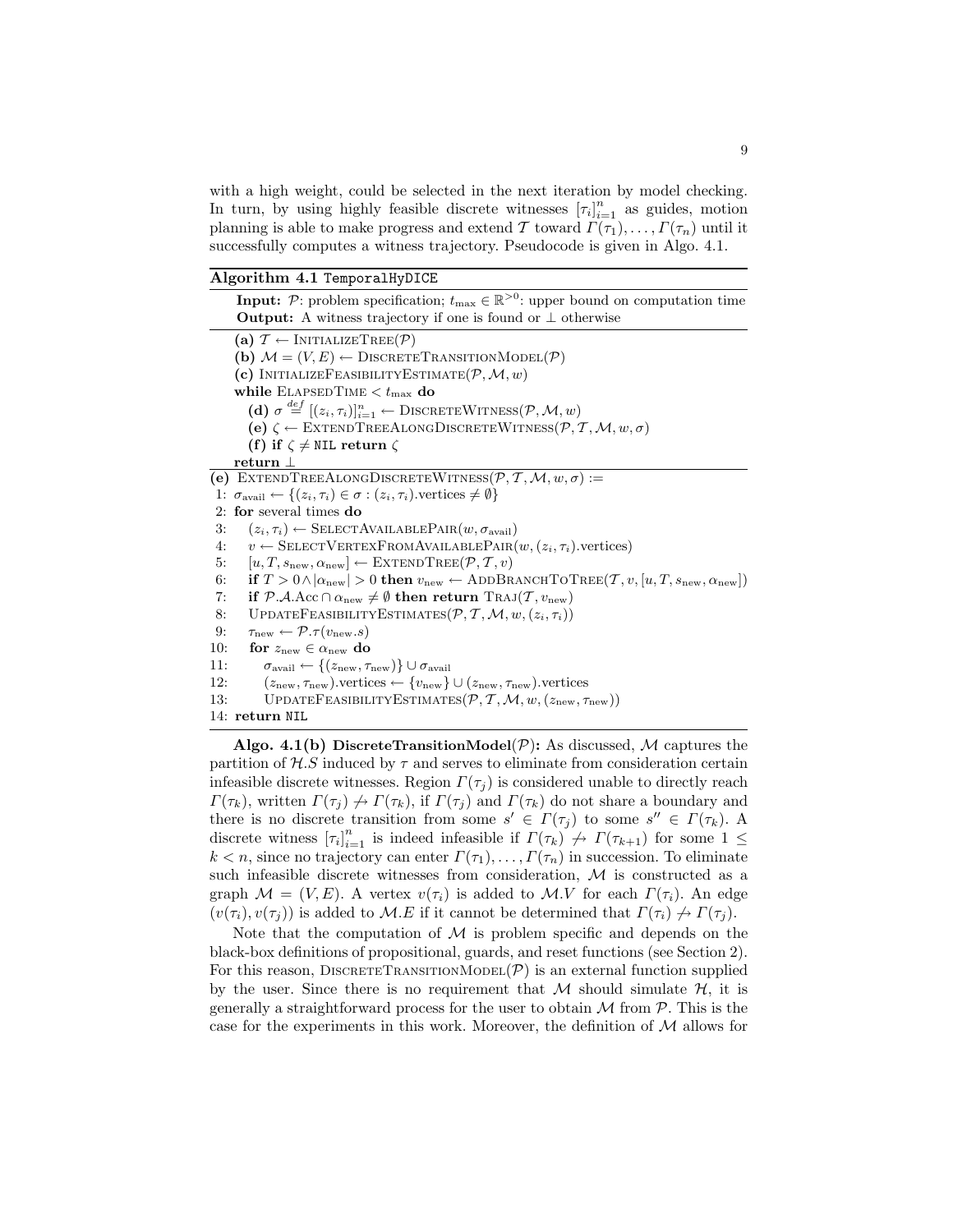spurious edges, i.e.,  $(v(\tau_i), v(\tau_k)) \in \mathcal{M}.E$  even when  $\Gamma(\tau_i) \nrightarrow \Gamma(\tau_k)$ . This further facilitates the computation of  $M$  since the user can add spurious edges when it is computationally difficult to determine that  $\Gamma(\tau_i) \nrightarrow \Gamma(\tau_k)$ . A spurious edge may cause model checking to compute at some iterations infeasible discrete witnesses, since it is impossible to enter directly from  $\Gamma(\tau_i)$  to  $\Gamma(\tau_k)$ . The interplay between model checking and motion planning will cause feasibility estimates associated with spurious edges to decrease rapidly, since motion planning will fail to extend T from  $\Gamma(\tau_i)$  to  $\Gamma(\tau_k)$ . As a result, model checking will reduce the likelihood of including spurious edges in future computations of discrete witnesses.

Algo. 4.1(d) DiscreteWitness( $P, M, w$ ) uses model checking to compute discrete witnesses by searching on-the-fly  $A$  and  $M$ . The search produces a sequence  $[(z_i, \tau_i)]_{i=1}^n$ , where  $(z_i, \tau_i) \in A.Z \times 2^{\Pi}$  and  $z_n \in A$ . Acc. A critical issue is which discrete witness to select from combinatorially many possibilities. To address this issue, TemporalHyDICE associates a running estimate  $w(z_i, \tau_i)$  on the feasibility of including  $(z_i, \tau_i)$  in the current discrete witness. Let  $(z_i, \tau_i)$  vertices =  $\{v \in \mathcal{T}.V : z_i \in v.\alpha \wedge \tau_i = \tau(v.s)\},$  i.e., v is associated with  $(z_i, \tau_i)$  iff v.s satisfies  $\tau_i$  and  $z_i$  is included in the automaton states v. $\alpha$ obtained by running  $\tau(\text{Traj}(T, v))$  on A. Then,

 $w(z_i, \tau_i) = \text{cov}^{a_1}(z_i, \tau_i) * \text{vol}^{a_2}(\Gamma(\tau_i)) / \text{time}(z_i, \tau_i),$  (1)

where  $cov(z_i, \tau_i)$  estimates the coverage of  $\Gamma(\tau_i)$  by the states associated with  $(z_i, \tau_i)$  vertices; vol $(\Gamma(\tau_i))$  is the volume of  $\Gamma(\tau_i)$ ; time $(z_i, \tau_i)$  is the time motion planning has spent extending T from  $(z_i, \tau_i)$  vertices; and  $a_1, a_2$  are normalization constants. The combination of coverage, volume, and computational time is motivated by motion planners for continuous and hybrid systems [9–13, 28]. As in [12,13],  $cov(z_i, \tau_i)$  is computed by imposing an implicit uniform grid on a lowdimensional projection of  $H.S$  and counting the number of grid cells that have at least one state from the states associated with  $(z_i, \tau_i)$ , vertices. The volume vol $(\Gamma(\tau_i))$  is a user-supplied value, since it depends on the black-box definitions of the proposition functions  $\text{ProP}_{q,i}$  (Section 2). In the experiments in this work, Prop<sub>a,i</sub> define polygons and vol $(\Gamma(\tau_i))$  is computed as the corresponding polygonal area. TemporalHyDICE associates a high weight  $w(z_i, \tau_i)$  with  $(z_i, \tau_i)$ if motion planning has extended T toward a region  $\Gamma(\tau_i)$  with a large volume, and states associated with  $(z_i, \tau_i)$ , vertices quickly cover  $\Gamma(\tau_i)$ .

The discrete witness is computed as the shortest path from initial to accepting states by using Dijkstra's algorithm, where an edge  $((z_i, \tau_i), (z_j, \tau_j))$  is assigned the weight  $1/(w(z_i, \tau_i) * w(z_j, \tau_j))$ . This allows to select highly feasible discrete witnesses. With small probability, the discrete witness is also computed as a random path using a variation of the depth-first-search, where the frontier nodes are visited in a random order. This randomness provides a way to correct for errors inherent with the weight estimates by ensuring that each discrete witness that is not determined as infeasible is selected with non-zero probability.

TemporalHyDICE does not explicitly construct  $A \times M$ . During the search for a discrete witness, the outgoing edges of  $(z_i, \tau_i)$  are computed implicitly as  $\text{EDGES}(z_i, \tau_i) = \{(z_j, \tau_j) : (v(\tau_i), v(\tau_j)) \in \mathcal{M}.E \land z_j \in \mathcal{A}.\delta(z_i, \tau_j)\}.$  This allows TemporalHyDICE to considerably reduce the memory requirements of model checking. Note that the largest memory requirements in  $A$  are imposed by  $A.\delta$ ,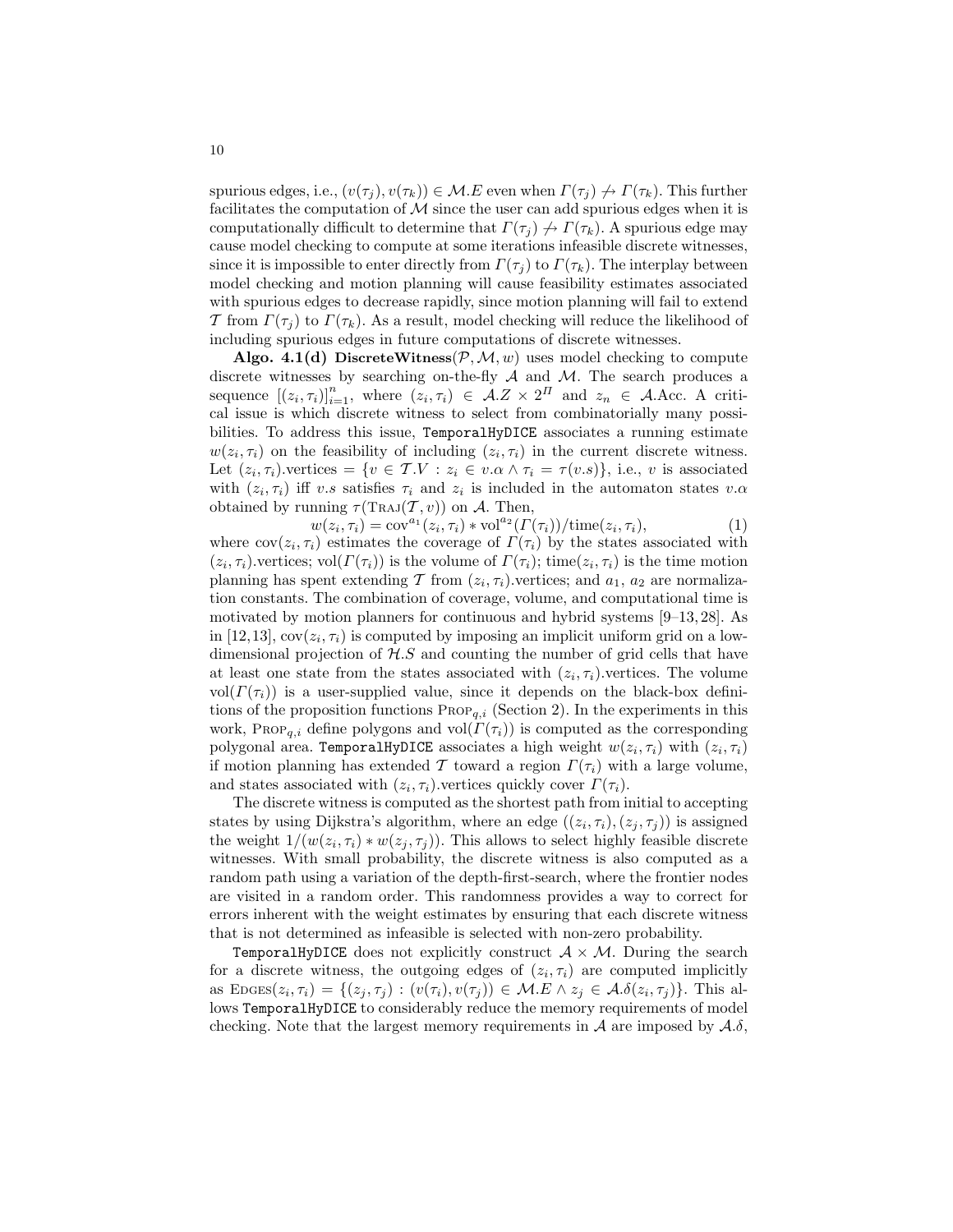which can be viewed as a ternary relation, subset of  $A.Z \times Z \times A.Z$ , where  $\Sigma = 2^{I}$ . On the other hand, M can be viewed as a binary relation, subset of  $\Sigma \times \Sigma$ . Explicitly constructing  $\mathcal{A} \times \mathcal{M}$  would produce a 4-ary relation, subset of  $A.Z \times \mathbb{Z}^2 \times A.Z$ . For this reason, TemporalHyDICE does not compute  $A \times \mathcal{M}$ explicitly. In addition, the data structure that stores information about a pair  $(z_i, \tau_i)$  is created only when a vertex v is added to T.V such that  $z_i \in v.\alpha$  and  $\tau_i = \tau(v.s)$ . Reducing memory requirements is important for TemporalHyDICE, since it allows motion planning to extend  $\mathcal T$  by adding more vertices and edges.

Algo. 4.1(e) ExtendTreeAlongDiscreteWitness $(\mathcal{P}, \mathcal{T}, \mathcal{M}, w, \sigma)$ : Let  $\sigma =$  $[(z_i, \tau_i)]_{i=1}^n$  denote the current discrete witness. The objective is to extend T so that it reaches  $\Gamma(\tau_1), \ldots, \Gamma(\tau_n)$  in succession. To achieve this objective, the method proceeds by extending T from vertices associated with pairs  $(z_i, \tau_i)$ .

 $(Algo. 4.1(e).1)$  Only pairs  $(z_i, \tau_i) \in \sigma$  reached by  $\mathcal{T}$ , i.e.,  $(z_i, \tau_i)$  vertices  $\neq \emptyset$ , can be considered for selecting a vertex  $v$  from which to extend  $\mathcal{T}$ .

(Algo. 4.1(e):3) SELECTAVAILABLEPAIR $(w, \sigma_{\text{avail}})$  selects a pair  $(z_i, \tau_i)$  from  $\sigma_{\text{avail}}$  with probability  $w(z_i, \tau_i) / \sum_{(z_j, \tau_j) \in \sigma_{\text{avail}}} w(z_j, \tau_j)$ , where  $w(z_i, \tau_i)$  is defined in Eqn. 1. This selection, thus, favors highly feasible pairs.

 $(A\text{lgo. } 4.1(e):4)$  SelectVertexFromAvailablePair $(w,(z_i,\tau_i)$ .vertices) selects a vertex v from  $(z_i, \tau_i)$ .vertices with probability  $\frac{1}{\text{nsel}(v)} / \sum_{v' \in (z_i, \tau_i)$ .vertices  $\frac{1}{\text{nsel}(v')}$ , where  $\text{nsel}(v)$  is one plus the number of times v has been selected in the past from  $(z_i, \tau_i)$  vertices. This is based on well-established strategies in motion planning that favor those vertices selected less frequently in the past [24, 25].

 $(A \nvert qo.4.1 \nvert e).5-7$  As described in Section 3, EXTENDTREE( $P, T, v$ ) and ADDBRANCHTOTREE( $\mathcal{P}, \mathcal{T}, v, [u, T, s_{\text{new}}, \alpha_{\text{new}}]$ ) extend  $\mathcal{T}$  from v by computing and adding to  $\mathcal T$  a valid trajectory that starts at v.s. If any of the automaton states  $\alpha_{\text{new}}$  is an accepting state, then TRAJ( $\mathcal{T}, v_{\text{new}}$ ) is a witness trajectory.

 $(A\text{lgo.4.1}(e):\mathcal{S}-13)$  The feasibility estimate associated with  $(z_i, \tau_i)$  is updated to reflect the extension of  $\mathcal T$  from v. The vertex  $v_{\text{new}}$  is associated with each  $(z_{\text{new}}, \tau_{\text{new}})$ , where  $z_{\text{new}} \in \alpha_{\text{new}}$  and  $\tau_{\text{new}} = \tau(v_{\text{new}}.s)$ . The feasibility estimate  $w(z_{\text{new}}, \tau_{\text{new}})$  is also updated to reflect the addition of  $v_{\text{new}}$  to  $(z_{\text{new}}, \tau_{\text{new}})$ . vertices. Each  $(z_{\text{new}}, \tau_{\text{new}})$  is also added to  $\sigma_{\text{avail}}$ , so that it becomes available for selection in the next iteration. The updated weights better estimate the feasibility of each discrete witness, and thus improve the selection of discrete witnesses for the next iteration. This in turn allows motion planning to make more progress in extending T toward  $\Gamma(\tau_1), \ldots, \Gamma(\tau_n)$  and eventually compute a witness trajectory.

# 5 Experiments and Results

The experiments provide an initial validation of TemporalHyDICE for the falsification of safety properties expressed by syntactically safe LTL formulas for hybrid systems with nonlinear dynamics. TemporalHyDICE is shown to be significantly more efficient than the straightforward extensions of related work [9–13], which use the automaton  $A$  as an external monitor (see Section 3). The experiments also demonstrate the importance of model checking and the discrete transition model in the computational efficiency of TemporalHyDICE. This paper also studies the impact of  $A$  (NFA or DFA) on the efficiency of TemporalHyDICE.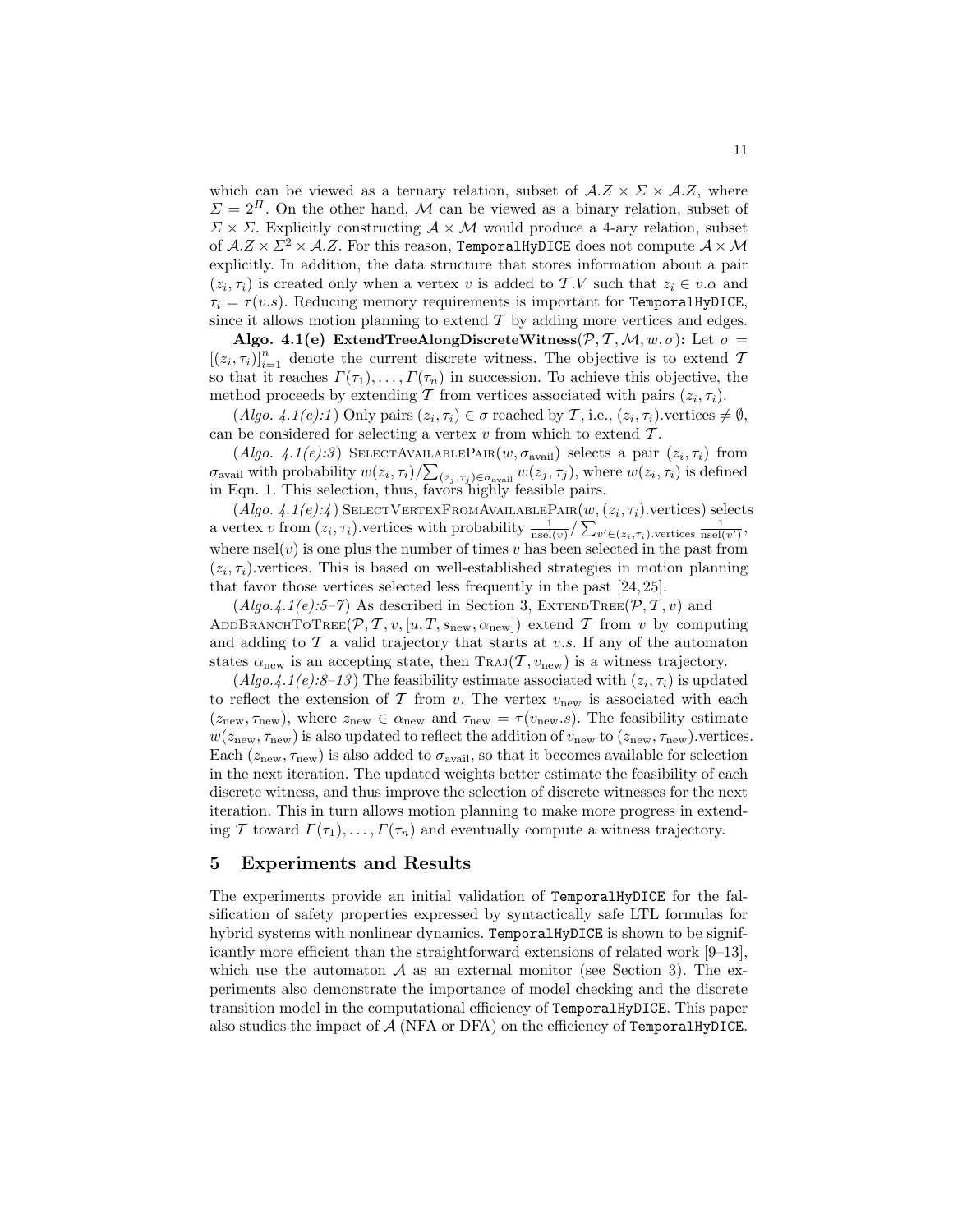The hybrid system  $H$  models an autonomous vehicle driving over different terrains, similar to the navigation benchmark proposed in [29] and used in [12, 13]. Each terrain corresponds to a mode  $q \in \mathcal{H}.Q$ . The dynamics, velocity, and acceleration vary from one terrain to another. Second-order dynamics (with 5 dimensions) for modeling cars, differential drives, and unicycles (see [12,24,25] for model details) are associated with each mode. In each terrain, several polygons are marked as propositions  $\text{Prop}_{q_i,k}$  and guards  $\text{Guap}_{q_i,q_j}$ . A state  $s = (q, x) \in$  $\mathcal{H}.S$  satisfies Prop<sub>q<sub>i</sub>,k<sub>c</sub> (resp., GUARD<sub>q<sub>i</sub>,q<sub>j</sub>) iff  $q = q_i$  and the position-component</sub></sub> of x is inside Prop<sub>qi,k</sub> (resp., Guard<sub>qi,qj</sub>). When Guard<sub>qi,qj</sub> is satisfied, a discrete transition occurs. The mode is then set to  $q_j$  and velocity is set to zero.

The choice of this specific system is to provide a concrete benchmark that is easily scalable to test TemporalHyDICE as the complexity of LTL formulas is increased. For the experiments, 12 safety properties and 100 instances of the benchmark were created. Syntactically safe LTL formulas were manually designed in order to provide meaningful properties. Benchmark instances were generated at random in order to test TemporalHyDICE over many problems and obtain statistically significant results. Experimental data is publicly available.<sup>1</sup> **Problem Instances:** In each problem instance, number of modes is  $n_Q$  = 10, number of propositions per mode is  $n_P = 15$ , and number of guards per

mode is  $n<sub>G</sub> = 5$ . A random problem instance is generated as follows. First, the second-order dynamics associated with each mode is selected pseudo-uniformly at random from those of a car, unicycle, or differential drive. Second, velocity is bounded by  $v_{\text{max}}$ , where  $v_{\text{max}}$  is selected pseudo-uniformly at random from  $[3, 6]$ m/s. Third, for each mode,  $n_P$  propositions and  $n_G$  guards are generated as random polygons. Let  $\pi_1, \ldots, \pi_{150}$  denote the generated propositions.

**Syntactically-Safe LTL Formulas:** Let  $\beta_0 = \neg(\pi_1 \vee \cdots \vee \pi_{150})$ .

- sequencing ( $n = 3, 4, 5, 6$ ): Witness trajectory will reach  $\pi_1, \ldots, \pi_n$  in order:  $\phi_1^n = \neg (\beta_0 \mathcal{U} (\pi_1 \wedge (\pi_1 \mathcal{U} (\pi_2 \wedge (\pi_2 \mathcal{U} (\ldots \pi_{n-1} \wedge (\pi_{n-1} \mathcal{U} (\beta_0 \mathcal{U} \pi_n)))))))$
- counting  $(n = 1, 2, 3, 4)$ : Witness trajectory will reach  $\pi_2, \pi_3, \pi_4$  *n*-times in order, and then it will reach  $\pi_5$ :  $\phi_2^n = \neg(\varsigma_1 \mathcal{U}(\pi_1 \wedge \Xi_1(\Xi_2 \cdots (\Xi_n(\varsigma_1 \mathcal{U} \pi_5))))),$  $\mathcal{F}_j(\psi) \stackrel{def}{=} \varsigma_1 \mathcal{U} (\pi_2 \wedge (\varsigma_2 \mathcal{U} (\pi_3 \wedge (\varsigma_3 \mathcal{U} (\pi_4 \wedge (\pi_4 \mathcal{U} (\varsigma_1 \wedge \psi)))))); \varsigma_i \stackrel{def}{=} \beta_0 \vee \pi_i.$

$$
\text{coverage } (n = 4, 5, 6, 7): \text{Witness trajectory will reach each } \pi_i: \phi_3^n = \bigvee_{i=1}^n \mathcal{G}(\neg \pi_i).
$$

Results: Experiments were run on Rice Cray XD1 ADA and PBC clusters. Each run uses a single processor (2.2Ghz, 8GB RAM), i.e., no parallelism. The automata for each  $\neg \phi$  are computed by standard tools (scheck [30]). In each case, the average running time in seconds over 100 problem instances is reported.

Comparisons of TemporalHyDICE to RRT[LTL-TSF] in Table 1(a) provide a basis for the results. While TemporalHyDICE solved all problem instances, RRT[LTL-TSF] timed out in almost every instance. RRT[LTL-TSF] relies on distance metrics and nearest neighbors to guide the search. By relying on such limited information, as shown in [12, 13] in the context of reachability analysis, it quickly becomes difficult to find feasible directions to extend  $\mathcal T$ , causing a rapid decline in the growth of  $\mathcal T$ . The results in Table 1(a) confirm this observation also in the case of applying RRT[LTL-TSF] to falsify LTL safety properties in hybrid systems.

<sup>1</sup> http://www.kavrakilab.org/data/TACAS2009/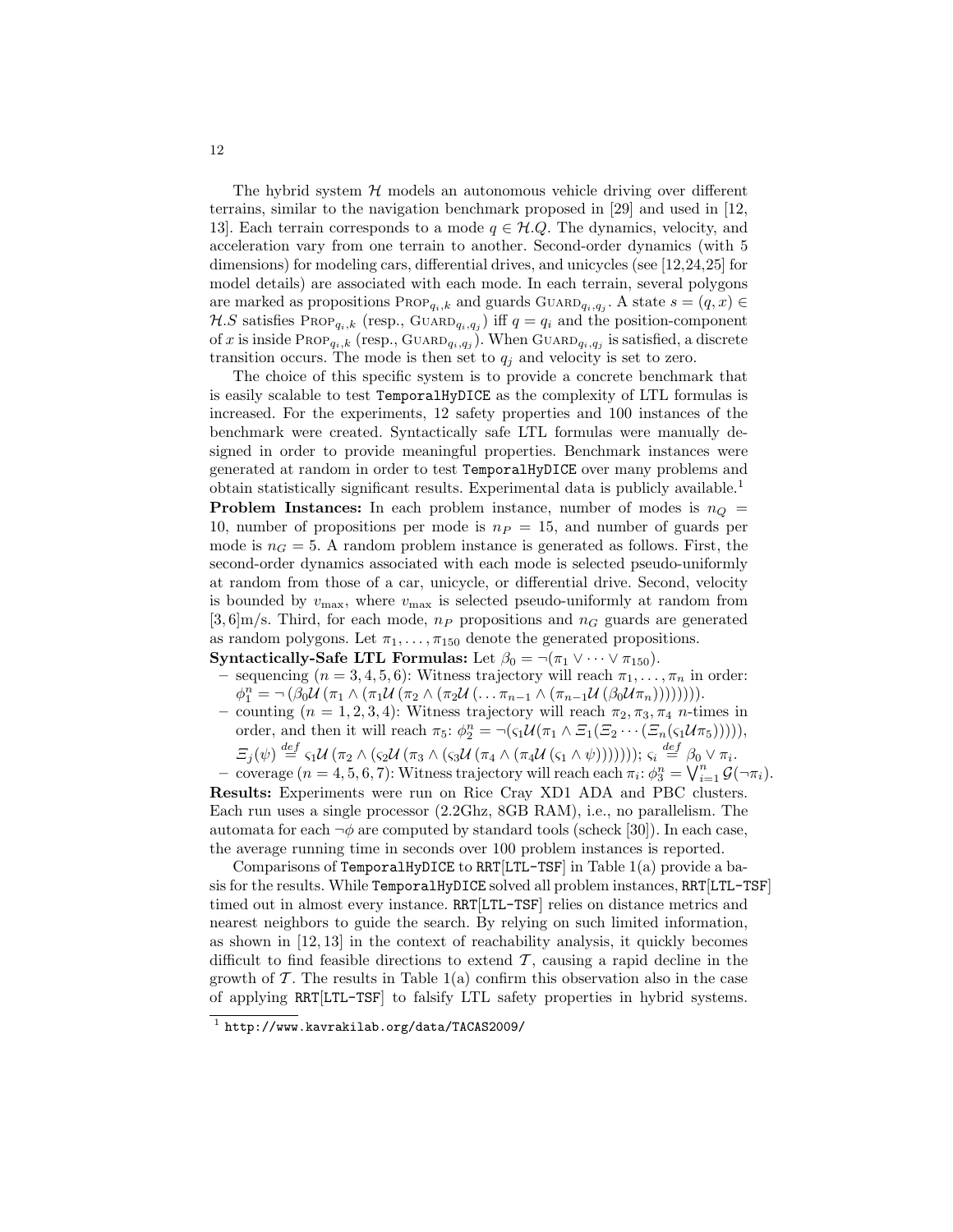| (a) Comparison of different methods.                                                             |            |            |               |            |                     |                                              |            |                           |            |                       |                  |            |                   |  |
|--------------------------------------------------------------------------------------------------|------------|------------|---------------|------------|---------------------|----------------------------------------------|------------|---------------------------|------------|-----------------------|------------------|------------|-------------------|--|
| LTL safety formula                                                                               | $\phi_1^3$ |            | $\phi_1^4$    | $\phi_1^5$ | $\phi_1^6$          | $\phi_2^1$                                   | $\phi_2^2$ | $\phi_2^3$                | $\phi_2^4$ | $\phi_3^4$            | $\phi_3^{\rm o}$ | $\phi_3^6$ | $\phi_3^{\prime}$ |  |
| nr. states minimized DFA                                                                         |            | 10         | 21            | 46         | 105                 | 23                                           | 76         |                           | 164 287    | 16                    | 32               | 64         | 128               |  |
| TemporalHyDICE                                                                                   |            |            |               |            | 18.6 25.5 27.2 40.4 | 22.2 40.4 63.3 88.3 14.6                     |            |                           |            |                       | 40.9             |            | 127.9 293.2       |  |
| $RRT[LTL-TSF]$                                                                                   |            | 267.2      | X             | Х          | X                   | X                                            | X          | X                         | X          | X                     | X                | Х          | X                 |  |
| $HyDICE[NoGuide, LTL-TSF] 245.3 X X X$                                                           |            |            |               |            |                     | X                                            | X X        |                           | X          | X                     | X                | X          | Х                 |  |
| TemporalHyDICE $[no\ \mathcal{M}]$                                                               |            |            | 19.2 55.7 X X |            |                     | $ 203.8 \tX $                                |            | $\boldsymbol{\mathrm{X}}$ | X          |                       | 76.2 367.5       | X          | X                 |  |
| (b) Comparison of TemporalHyDICE when using a minimal DFA, a minimal NFA                         |            |            |               |            |                     |                                              |            |                           |            |                       |                  |            |                   |  |
| constructed by hand, or an NFA constructed by standard tools for $\phi_2^n$ , $n = 1, 2, 3, 4$ . |            |            |               |            |                     |                                              |            |                           |            |                       |                  |            |                   |  |
| Minimized NFA<br>Standard NFA<br>Minimized DFA                                                   |            |            |               |            |                     |                                              |            |                           |            |                       |                  |            |                   |  |
| LTL safety formula                                                                               | $\phi_2^1$ | $\phi_2^2$ | $\phi_2^3$    | $\phi_2^4$ | $\phi_2^1$          | $\phi_2^2$                                   | $\phi_2^3$ | $\phi_2^4$                | $\phi_2^1$ | $\phi_2^2$ $\phi_2^3$ |                  | $\phi_2^4$ |                   |  |
| nr. states in automaton                                                                          | 23         | 76         |               | 164 287    | 7                   | 11                                           | 15         | 19                        | 27         |                       | 176 912 4099     |            |                   |  |
| TemporalHyDICE                                                                                   |            |            |               |            |                     | 22.2 40.4 63.3 88.3 23.5 37.6 52.5 74.4 86.2 |            |                           |            |                       |                  |            |                   |  |

Table 1. Reported is the average time in seconds to solve 100 problem instances for each of the LTL formulas. Times for TemporalHyDICE include the construction of  $M$ , which took  $\langle$  1s. Entries marked with X indicate a timeout (set to 400s).

By combining model checking and motion planning, TemporalHyDICE effectively guides the tree search. We also observe that the running time of TemporalHyDICE increases sub-linearly  $(\phi_1^n \text{ and } \phi_2^n)$  or sub-quadratically  $(\phi_3^n)$  with the number of states in the minimized DFA. These results provide promising initial validation.

Comparisons of TemporalHyDICE to HyDICE[NoGuide, LTL-TSF] in Table 1(a) demonstrate the importance of combining model checking and motion planning. Without model checking to guide motion planning, HyDICE[NoGuide, LTL-TSF], similar to RRT[LTL-TSF], times out in almost all instances. As mentioned earlier, by effectively combining model checking and motion planning, TemporalHyDICE efficiently solves all problem instances.

Comparisons of TemporalHyDICE to TemporalHyDICE[no  $\mathcal{M}$ ] in Table 1(a) indicate the importance of computing discrete witnesses by searching  $M$  and  $A$ (as in TemporalHyDICE) and not just  $A$  (as in TemporalHyDICE[no  $M$ ]). When searching just A, a discrete witness may contain propositional assignments  $\tau_i$ and  $\tau_{i+1}$  that cannot be satisfied consecutively, i.e.,  $\Gamma(\tau_i) \nrightarrow \Gamma(\tau_{i+1})$ . As discussed in Section 4,  $M$  serves to eliminate from consideration many of these infeasible discrete witnesses. This in turn speeds up the search for a witness trajectory since  $\mathcal T$  is extended far more frequently toward feasible directions. It is also important to note that, even though the discrete witnesses obtained by searching just  $\mathcal A$  are not as beneficial as those obtained by searching  $\mathcal M$  and  $\mathcal{A}$ , TemporalHyDICE[no  $\mathcal{M}$ ] is still considerably faster than methods that do not guide the tree search, cf. RRT[LTL-TSF] and HyDICE[NoGuide, LTL-TSF].

Table 1(b) compares TemporalHyDICE when using NFAs computed by standard tools (scheck [30]), minimal NFAs constructed by hand, or minimal DFAs (scheck -d [30]) for each  $\neg \phi_2^n$ . These experiments are motivated by the work in [22], which shows significant speedup when using DFAs instead of NFAs in the context of model checking. As shown in Table  $1(b)$ , TemporalHyDICE is only slightly faster when using minimal NFAs instead of minimal DFAs, even though the minimal NFAs had significantly fewer states. As concluded in [22], DFAs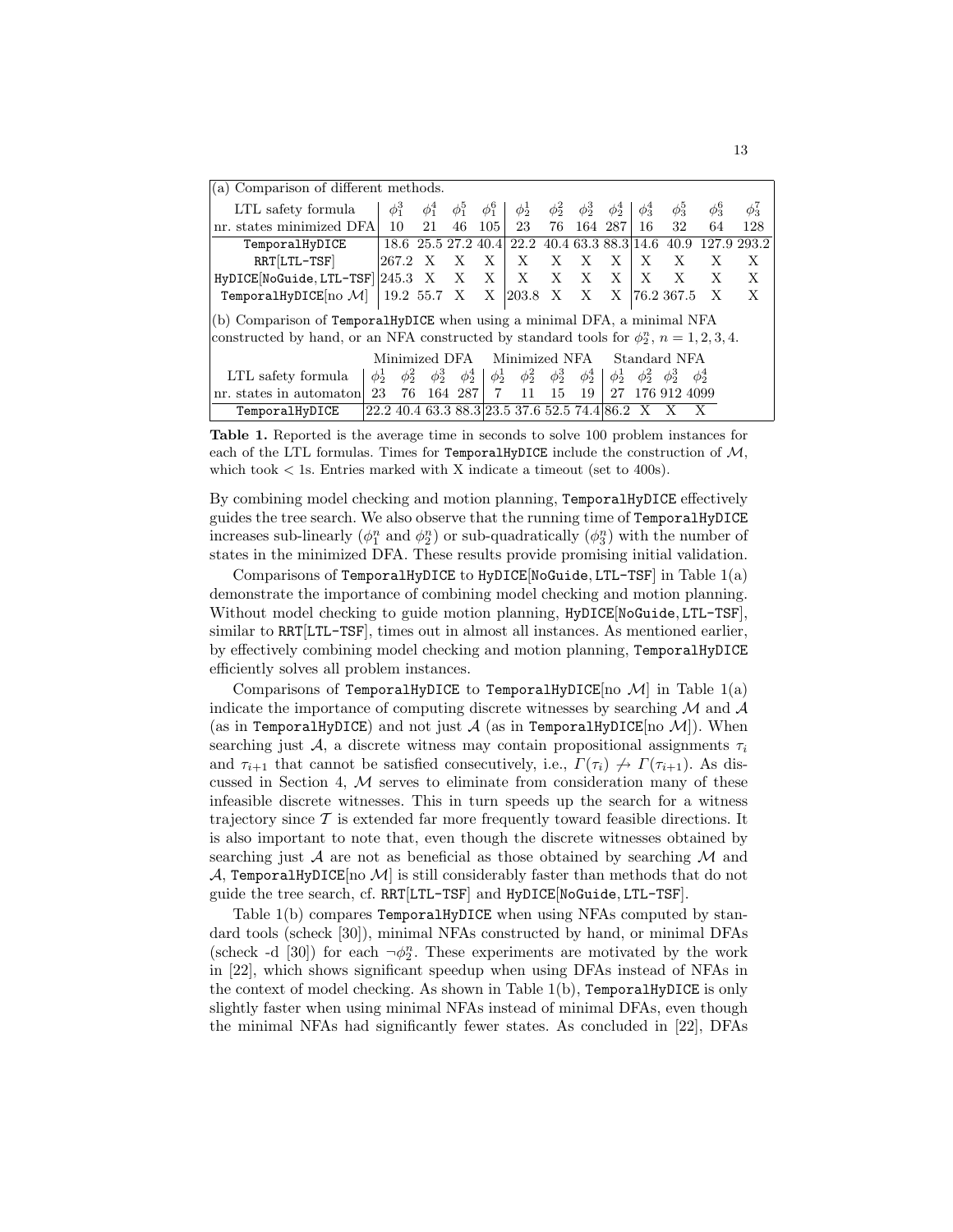offer computational advantages that can offset the drawbacks of a possibly exponential increase in size. In particular, a DFA search has a significantly smaller branching factor, since there is exactly one transition that can be followed. This observation is also supported by the comparison of minimal DFAs to standard NFAs, since in such cases there is significant speedup when using minimal DFAs. Therefore, the non-minimized NFA should also be determinized and minimized.

# 6 Discussion

This work developed a novel method, TemporalHyDICE, for the falsification of safety properties specified by syntactically safe LTL formulas for hybrid systems with general nonlinear dynamics. By effectively combining model checking and motion planning, when a hybrid system is unsafe, TemporalHyDICE may compute a witness trajectory that indicates a violation of the safety property. Experiments show significant speedup over related work. An important issue for future research is the scalability of TemporalHyDICE. As we consider more complex safety properties and high-dimensional continuous systems, it becomes important to further improve the synergistic combination of model checking and motion planning. Another direction is to extend the theory developed in [31], which showed probabilistic completeness for reachability analysis in a continuous setting for a motion planner, and show probabilistic completeness for TemporalHyDICE.

# Acknowledgment

This work is supported by NSF CNS 0615328 (EP, LK, MV), a Sloan Fellowship (LK), and NSFCCF0613889(MV). Equipment is supported by NSFCNS0454333 and NSF CNS 0421109 in partnership with Rice University, AMD, and Cray.

## References

- 1. Tomlin, C.J., Mitchell, I., Bayen, A., Oishi, M.: Computational techniques for the verification and control of hybrid systems. Proc of IEEE 91(7) (2003) 986–1001
- 2. Alur, R., Belta, C., Ivancic, F.: Hybrid modeling and simulation of biomolecular networks. In: Hybrid Systems: Computation & Control. LNCS (2001), 2034:19–32
- 3. Alur, R., Courcoubetis, C., Halbwachs, N., Henzinger, T.A., Ho, P.H., Nicollin, X., Olivero, A., Sifakis, J., Yovine, S.: The algorithmic analysis of hybrid systems. Theoretical Computer Science 138(1) (1995) 3–34
- 4. Henzinger, T., Kopke, P., Puri, A., Varaiya, P.: What's decidable about hybrid automata? In: ACM Symp on Theory of Computing. (1995) 373–382
- 5. Mitchell, I.M.: Comparing forward and backward reachability as tools for safety analysis. In: Hybrid Systems Computation & Control. LNCS (2007) 4416:428–443
- 6. Alur, R., Henzinger, T.A., Lafferriere, G., Pappas, G.: Discrete abstractions of hybrid systems. Proc of IEEE 88(7) (2000) 971–984
- 7. Clarke, E., Fehnker, A., Han, Z., Krogh, B., Ouaknine, J., Stursberg, O., Theobald, M.: Abstraction and Counterexample-guided Refinement in Model Checking of Hybrid Systems. Intl J of Foundations of Computer Science 14(4) (2003) 583–604
- 8. Giorgetti, N., Pappas, G.J., Bemporad, A.: Bounded model checking for hybrid dynamical systems. In: Conf on Decision & Control, Seville, Spain (2005) 672–677
- 9. Bhatia, A., Frazzoli, E.: Incremental search methods for reachability analysis of continuous and hybrid systems. In: Hybrid Systems: Computation & Control. LNCS (2004) 2993:142–156